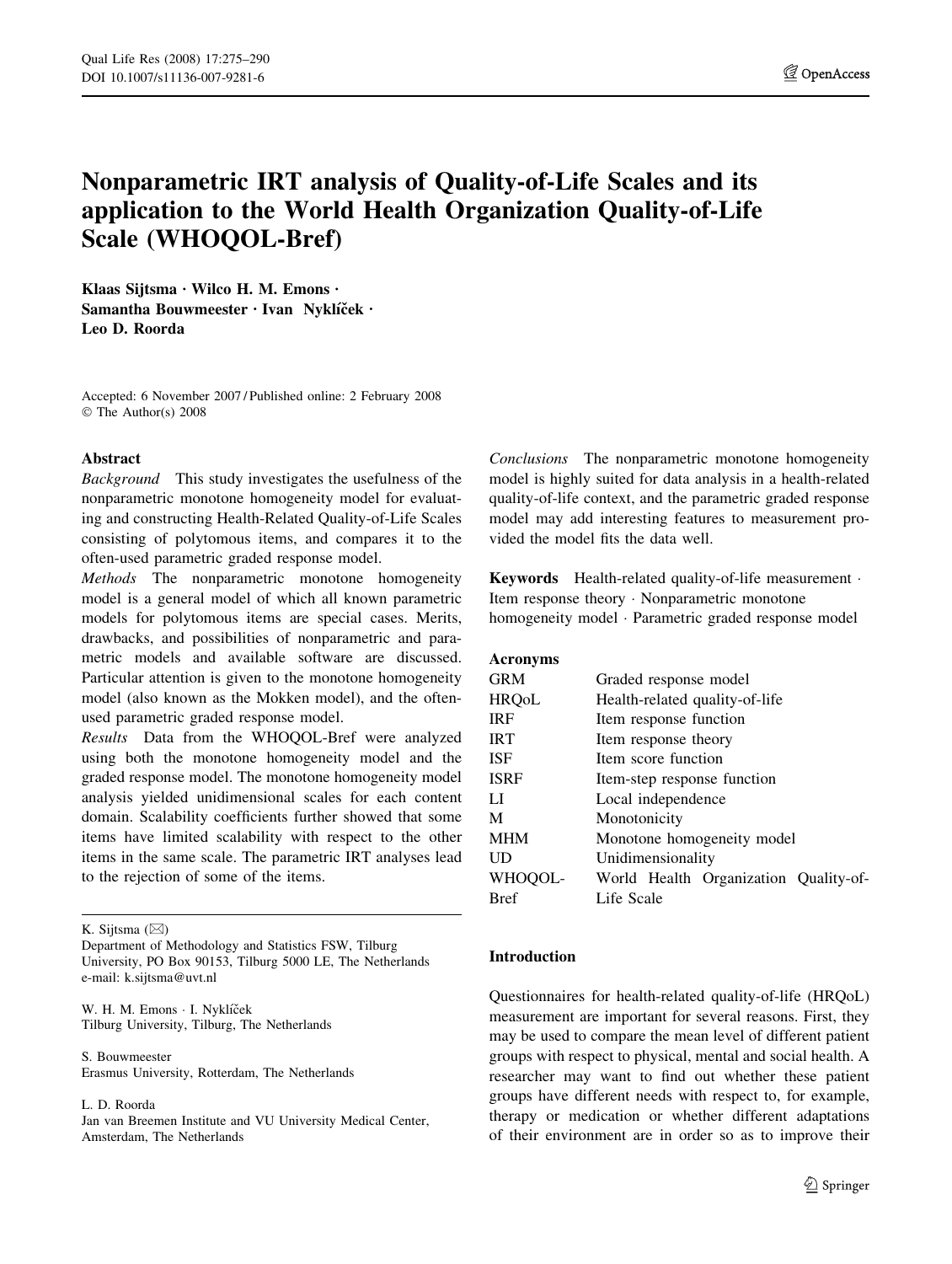conditions of living. Second, HRQoL questionnaires are also important for the measurement of mean change–– either progress or deterioration––of such groups due to, for example, therapy. The researcher's interest then lies in the effectiveness of therapy with respect to HRQoL. Third, the total score a patient obtains on an HRQoL questionnaire may be used to diagnose this patient's general level of physical health and psychological well-being, for example, so as to be able to estimate the budget needed for his/her treatment during a particular period.

To effectively measure HRQoL, we argue that an instrument must meet two requirements. The first requirement is that it is clear what the instrument measures: one overall dimension of HRQoL or several dimensions reflecting different aspects of HRQoL. If the instrument measures one dimension, one can use the total score on all items to obtain an impression of the overall level of HRQoL. If the instrument measures multiple dimensions, it may be recommendable to determine total scores on subsets of items (e.g., domain scores), each reflecting a particular aspect of HRQoL (e.g., HRQoL with respect to physical, psychological, and social limitations) and then assess individuals or compare groups on a profile of scores. These two cases may be characterized as unidimensional and multidimensional measurement.

The second requirement is that the psychometric properties of the items are known and found sufficient. One important psychometric item property is the item's location on the scale that quantifies the HRQoL aspect of interest. For example, patients are likely to experience fewer problems when engaging in activities like bathing and dressing than in more demanding activities such as shopping and travelling. The items concerning bathing and dressing require a lower level of physical functioning than the other two items. Thus, bathing and dressing are located further to the left (at a lower level of the scale) than shopping and travelling. A good diagnostic HRQoL instrument contains items of which the locations are widely spread along the scale. Such a scale allows for measurement at varying levels of physical functioning and may be used, for example, for assessing mean differences between groups, mean change due to therapy, and individual patients' levels of physical functioning.

Another important psychometric item property is the item's discrimination power. This is the degree to which the item distinguishes patients with relatively low psychological well-being levels from patients with relatively high psychological well-being levels. The higher the discrimination power the higher the item's contribution to reliable measurement  $(1]$  $(1]$ , pp. 101–124). A good diagnostic instrument has items with high discrimination power that each contributes effectively to reliable measurement of patients at different locations along the scale. Such an instrument picks up differences between groups, effects of therapy, and individual levels of activity limitation.

Item response theory (IRT) models [[1\]](#page-14-0) are becoming more popular as statistical tools for scale construction in the HRQoL context. IRT can be used effectively to investigate the dimensionality of an instrument and the psychometric properties of its constituent items. The goal of this study is to discuss one particular class of IRT models known as nonparametric IRT models [\[2–5](#page-14-0)], and to argue that this class in particular provides a general and flexible data analysis framework for studying the dimensionality of a set of polytomously scored items (with dichotomously scored items as special cases) and ascertaining ordinal scales for the measurement of HRQoL aspects which contain items that have varying locations and sufficient discrimination power. Over the past few years, nonparametric IRT models already have been used occasionally for constructing HRQoL scales; see [\[6–9](#page-14-0)].

Our point of view is that, given that the researcher has formulated desirable measurement properties, (s)he should construct his/her scale by means of an IRT model that is as general as possible while satisfying the desired measurement properties. Examples of such properties are that the items measure the same dimension, that the measurement level is at least ordinal, and that measurement values are reliable. An HRQoL researcher who has constructed and pre-tested a questionnaire consisting of, say, 40 items is not served well when his/her data are analyzed by means of an IRT model that is unnecessarily restrictive, the result of which is that, say, half of the items are discarded. We will argue that the most general IRT model that serves one's purposes well, often (but not always) is a nonparametric IRT model.

Many questionnaires are used for assessing differences in HRQoL between groups, change due to therapy, and individual patients' scale levels, and a general nonparametric IRT model then is the perfect choice for analyzing one's data. Nonparametric IRT models have several advantages over more-restrictive parametric IRT models [\[1](#page-14-0)]: Nonparametric IRT models (1) are based on lessrestrictive assumptions, thus they allow more items into the scale while maintaining desirable measurement properties; (2) offer diverse tools for HRQoL analysis that give ample information about the dimensionality of the data and the properties of the items; and (3) provide patient measurement values and item location and discrimination values, which have an interpretation that is close to intuition and therefore easy to interpret for users of HRQoL scales. For computerized adaptive HRQoL testing, more-restrictive parametric IRT models such as the Rasch [\[10](#page-14-0)] model (dichotomous items) and the generalized partial credit model  $[11]$  $[11]$  and the rating scale model  $[12]$  $[12]$  (polytomous items) are more appropriate than nonparametric models.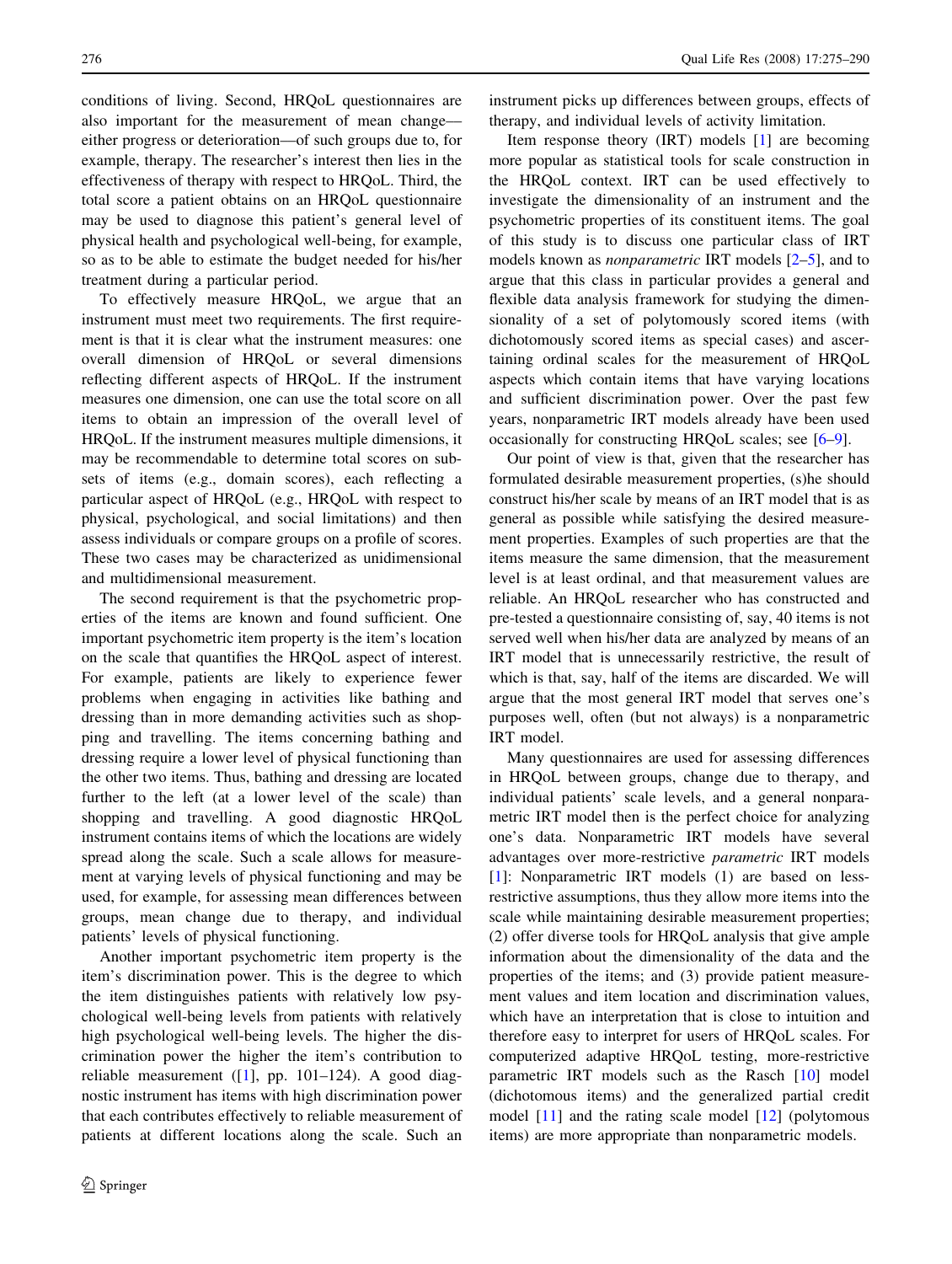Parametric IRT models have been used more than nonparametric IRT models, especially in psychological and educational measurement, and also in HRQoL research (e.g., [[13–15\]](#page-14-0)). A reason for this may be that nonparametric IRT models were developed later than parametric IRT models. See [[16–18\]](#page-14-0) for reviews of nonparametric IRT.

This paper is organized as follows. First, we explain assumptions of IRT and compare parametric IRT and nonparametric IRT. Second, we discuss methods and software from nonparametric IRT that can be used for analyzing the polytomous item scores obtained from HRQoL questionnaires. Third, we use this software to analyze data from the World Health Organization Qualityof-Life Scale (WHOQOL-Bref) [[19\]](#page-14-0). The results are compared to those obtained by means of a parametric IRT model. Finally, we provide recommendations for HRQoL researchers on how to use nonparametric IRT methods for analyzing their data.

#### Definitions and assumptions

IRT models are suited for the analysis of multi-item questionnaire data that typically result from HRQoL questionnaires. The data are discrete scores representing the responses of  $N$  respondents to  $J$  items (items are indexed  $j$ ;  $j = 1, ..., J$ ). Many HRQoL questionnaires use items that have three or more ordered answer categories represented by three or more ordered scores, also called polytomous item scores. For simplicity, we assume that all items have the same number of ordered answer categories; this number is denoted by  $M + 1$ . Let  $X_i$  be the random variable representing the discrete score on item  $j$ , and let the items be scored  $X_i = 0,...,M$ . For example, for an item asking whether one is satisfied with one's sleep, score 0 may represent 'very much dissatisfied' and score M may represent 'very much satisfied', and the intermediate scores represent intermediate levels of satisfaction. With dichotomous item scoring,  $X_i = 0,1$ , and possible intermediate satisfaction levels are not quantified separately but collapsed into the score categories 0 and 1. Usually, researchers summarize the J item scores for each patient by the total score (sometimes referred to as the sum score), which is formally defined as  $X_+ = \sum_{j=1}^{J} X_j$ . Total score  $X_+$ is an estimate of a patient's true score  $T$ ; this is the expectation of  $X_{+}$  across independent replications of the measurement procedure ([[20\]](#page-14-0), pp. 29–30).

IRT models distinguish observable or manifest variables such as item score  $X_i$  and total score  $X_+$  from latent variables. These latent variables play the role of summaries of the behavior that is described by the responses to the items. Sometimes, latent variables are interpreted as if they were causal agents driving responses to items and individual differences between patients. We will also use the distinction between latent and manifest variables in our examples. Thus, we assume that patients are characterized by either one latent HRQoL attribute (meaning that measurement is unidimensional) or different HRQoL attributes (meaning that measurement is multidimensional) which together represent the patient's latent physical, mental or social health. For example, assume that measurement is unidimensional and that the latent variable is mental health or psychological well-being. Psychological well-being then is an unobservable state in each patient, and inferences about it are made on the basis of the manifest responses reported by patients in reaction to the items in an HRQoL questionnaire. Latent variables are denoted by notation  $\theta$ . If measurement is unidimensional, the IRT model contains one latent variable  $\theta$ , and if it is multidimensional multiple latent variables are needed. We only consider unidimensional IRT models here; see [\[21](#page-14-0)] for a discussion of multidimensional IRT models.

Several families of IRT models for polytomous item scores have been proposed (e.g., [[22\]](#page-15-0)). The family of graded response models (GRMs; [[23](#page-15-0)]) is suitable for analyzing ordered item scores collected by means of polytomous response scales [[22](#page-15-0), [24,](#page-15-0) [25](#page-15-0)]. Suppose the item 'How much do you enjoy life?' has four ordered answer categories running from 'Not at all' (score 0) to 'Very much' (score 3); thus  $X_i = 0, \dots, 3$  and  $M = 3$ . For this item, GRMs conceptualize the response process by means of four conditional response probabilities, called item-step response functions (ISRFs) and denoted by  $P(X_i \geq$  $m(\theta)=P_{im}(\theta)$  (m = 0,...,M). It may be noted that for  $m=0$ we have that  $P_{i0}(\theta) = 1$  by definition, irrespective of the latent variable level; thus, this response probability is uninformative about the response process and may be ignored. The ISRF describes the relationship between expressing at least a particular minimum level of enjoying life (i.e., having at least a score of  $m$  on the example item) and the latent variable of psychological well-being  $(\theta)$ .

Figure [1a](#page-3-0) shows an example of the ISRFs of two items having four answer categories each (i.e.,  $M = 3$ ). The solid lines denote the ISRFs for one item and the dashed lines denote the ISRFs for the other item. Two things are noteworthy. First, the ISRFs of different items may intersect but based on the cumulative character of the definition of the ISRFs, the ISRFs of the same item cannot intersect. Second, the ISRFs have been drawn as monotone curves with rather irregular shapes. Such shapes are typical of a nonparametric GRM [[24\]](#page-15-0) and found not to prevent a set of items from having favourable measurement properties, as we will see shortly. Figure [2](#page-3-0)b also shows monotone ISRFs but now having smooth S-shapes, typical of a parametric GRM. This parametric GRM nearly has the same measurement properties as the nonparametric GRM, but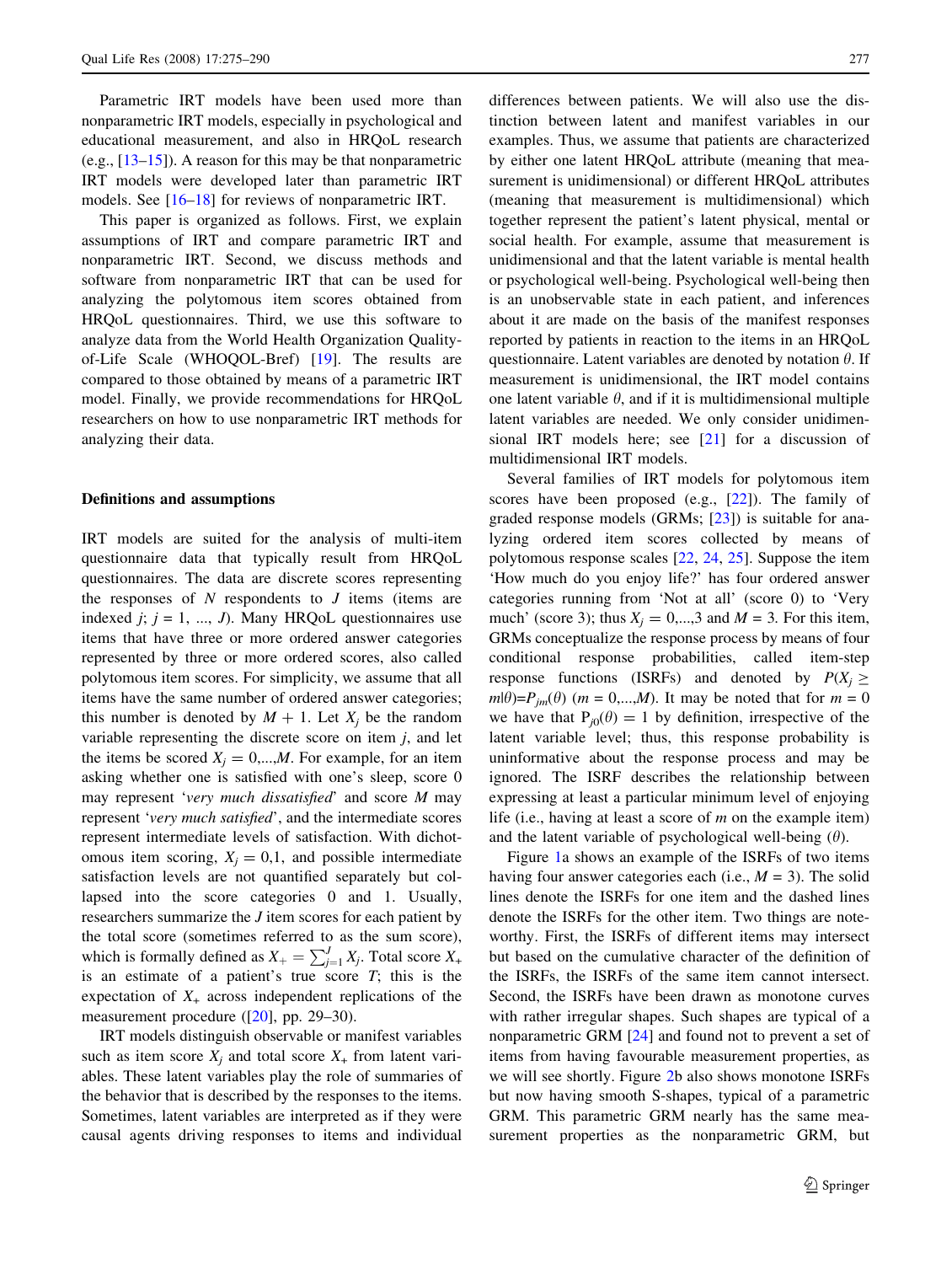<span id="page-3-0"></span>

Fig. 1 Examples of item step response functions of (a) a nonparametric item response model and (b) a parametric item response model

because it assumes smooth ISRFs (Fig. 1b) instead of irregular ISRFs (Fig. 1a), it is more restrictive and often leads to the rejection of more items (and thus shorter scales) than its nonparametric counterpart.

GRMs have the next three assumptions as a point of departure. The first assumption is unidimensionality (UD); that is, each model assumes that one latent variable  $\theta$ summarizes the variation in the  $J$  item scores in the questionnaire. Assumption UD implies that respondents can be ordered meaningfully by means of a single number. The second assumption is local independence (LI); that is, if we condition on  $\theta$ , the *J* item scores are statistically independent. An implication of LI is that in a subgroup of patients who have the same  $\theta$  value, all covariances between item scores are 0. The third assumption is monotonicity (M); that is, the ISRFs are each assumed to be monotone increasing functions in  $\theta$  (see Figs. 1a and b). Applied to the latent variable of psychological well-being  $(\theta)$  and the items from the WHOQOL-Bref, assuming UD, LI and M means that we hypothesize that (1) only psychological well-being drives responses to items and has a systematic effect on individual differences in item scores and total



Fig. 2 Examples of (a) flat ISRFs and (b) non-monotone ISRFs

scores (UD); (2) given a fixed level of psychological wellbeing, relationships between concrete aspects of psychological well-being such as represented by the items 'How much do you enjoy life?' and 'Are you able to concentrate?' are explained completely (i.e., the covariance between these items, conditional on  $\theta$ , equals 0) (LI); and (3) the higher the level of psychological well-being, the higher the probability that one enjoys life and is able to concentrate.

## Parametric and nonparametric graded response models

Parametric Graded Response Model. The ISRFs of the parametric GRM [[26\]](#page-15-0) are defined by logistic functions that have the following parameters:

- $\delta_{jm}$ : the location parameter of the *m*th ISRF of item j (i.e.,  $P_{jm}(\theta)$ ) on the scale of  $\theta$ ;
- $\alpha_i$ : the slope parameter or 'discrimination power' of item j.

The meaning of these parameters is explained after the ISRF of the parametric GRM is introduced. This ISRF is defined as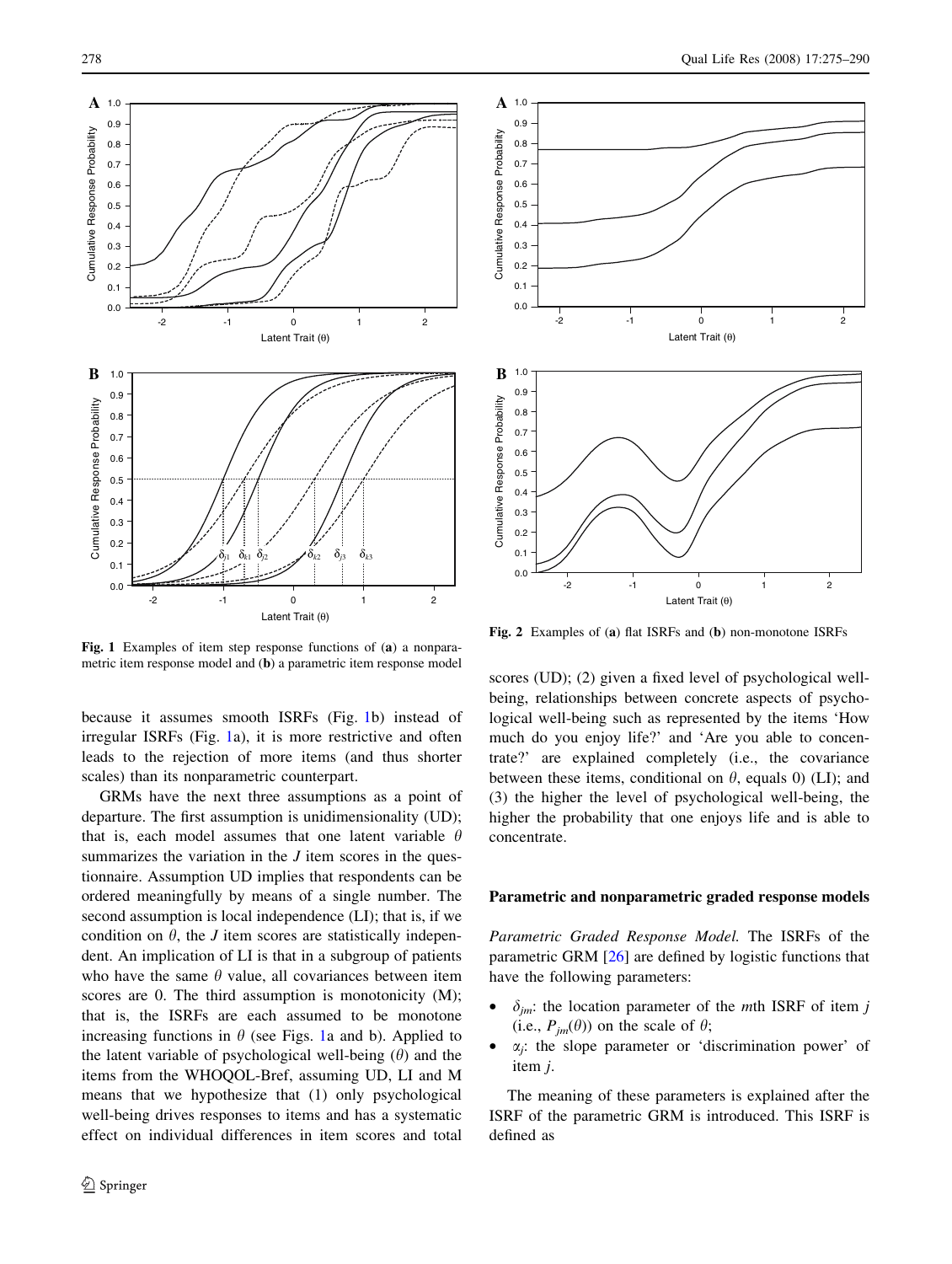$$
P_{jm}(\theta) = \frac{\exp[\alpha_j(\theta - \delta_{jm})]}{1 + \exp[\alpha_j(\theta - \delta_{jm})]}, \quad j = 1, ..., J;
$$

$$
m = 1, ..., M.
$$

Figure [1b](#page-3-0) shows the logistic ISRFs of two items  $(M = 3)$ . The two items are denoted by *j* (solid ISRFs) and  $k$  (dashed ISRFs). For each item, the three location parameters are also shown. For item  $j$ , by definition we have that  $\delta_{i1} < \delta_{i2} < \delta_{i3}$ , and for item k by definition  $\delta_{k1} < \delta_{k2} < \delta_{k3}$ . An ISRF's location parameter is the value of  $\theta$  for which the probability of having an item score of at least *m* equals .5: that is,  $P_{jm}(\theta) = P_{km}(\theta) = .5$ ,  $m = 1, \dots, M$ .

Figure [1b](#page-3-0) also shows that the slopes of the ISRFs of the same item are equal (mathematically, they must be equal or the ISRFs would intersect; this is impossible given the cumulative definition of the ISRFs), but also that the ISRFs of item  $j$  are steeper than the ISRFs of item  $k$ . Steepness of slopes is evaluated as follows. For ISRF  $m$  of item  $j$ , consider the point with coordinates ( $\delta_{im}$ , .5). This is the point in which the slope of a logistic ISRF is steepest, and this steepest slope is taken to be typical for the whole ISRF. Parameter  $\alpha_i$  expresses this maximum steepness (but is not exactly equal to it). In the example in Fig. [1](#page-3-0)b, we have that  $\alpha_i > \alpha_k$ .

Nonparametric Graded Response Model. Instead of choosing a parametric function, nonparametric IRT models typically define order restrictions on the ISRFs. The nonparametric GRM, better known as the monotone homogeneity model (MHM) for polytomous items [[27,](#page-15-0) [4](#page-14-0)], assumes UD, LI, and M: that is, for any pair of  $\theta$ s, say,  $\theta_a$ and  $\theta_b$ , the MHM assumes that

$$
P_{jm}(\theta_a) \le P_{jm}(\theta_b)
$$
, whenever  $\theta_a < \theta_b$ .

Thus, the ISRF is monotone non-decreasing in  $\theta$ ; see Fig. [1](#page-3-0)a for examples of ISRFs that are monotone but not logistic. This assumption says that a higher level of psychological well-being induces a higher probability of obtaining at least an item score of  $m$  (i.e., a higher item score). The ISRFs of different items can have any monotone form and be very different. Requiring monotone ISRFs only is less restrictive than requiring monotone logistic ISRFs; thus, the MHM is a more general model for describing the data than the GRM (henceforth, we call the nonparametric GRM by its better known name (in fact, acronym) MHM, and the parametric GRM simply the GRM).

Unlike the GRM, the MHM does not provide numerical estimates of the latent variable  $\theta$ . Instead, the MHM allows that total score  $X_+$  orders patients stochastically on latent variable  $\theta$  in almost all practical measurement situations [\[28](#page-15-0)]. This means that, for two total scores  $X_+$ denoted  $v$  and  $w$ ,

$$
E(\theta|X_+ = v) \le E(\theta|X_+ = w), \quad \text{ for } 0 \le v < w \le J,
$$

[[4\]](#page-14-0). This inequality says that as the total score increases the mean  $\theta$  also increases (or stays the same). Thus, groups of patients that have higher total scores, on average also have higher latent variable values. This result may not seem spectacular at first sight, but it (1) ascertains an ordinal scale for patient measurement (2) using only observable total scores (without requiring the actual estimation of  $\theta$ ). For the psychological well-being example, if the MHM fits the data, ordering patients by means of the total score by implication orders them on the latent variable  $\theta$ .

Also, the MHM does not provide numerical estimates of the item parameters  $\delta$  and  $\alpha$ . Instead, a distinction can be made between drawing information about item functioning from estimates of the complete ISRFs and item parameters typical of the MHM. Estimates of the complete ISRFs provide much information about the exact relationship between the item scores and the latent variable [[16,](#page-14-0) [29](#page-15-0)]. ISRFs that are relatively flat or fail to be monotone can be studied in much detail so as to reveal why they dysfunction.

Figure [2a](#page-3-0) shows three relatively flat ISRFs of a hypothetical item ( $M = 3$ ). This item does not distinguish low  $\theta$ and high  $\theta$  patients well. It may be noted that the ISRFs do not all need to be flat simultaneously, but given that they cannot intersect if one ISRF is flat others are likely to be relatively flat as well and the item as a whole contributes little to the reliable ordering of patients on  $\theta$ .

Figure [2b](#page-3-0) shows three non-monotone ISRFs of another hypothetical item. Each shows relative good distinction between low  $\theta$  values and between above-average  $\theta$  values but bad distinction just below the middle of the scale. Again, non-intersection of the ISRFs of the same item implies that often several ISRFs simultaneously show such disturbing non-monotonicities. For the example item one may conclude that when the questionnaire contains few items, which are effective in the high  $\theta$  area, this item may be retained to cover this area even though this would be at the expense of measurement quality just below the middle of the scale.

For each item, the MHM framework provides M location parameters and a scalability coefficient, which provides information about item discrimination. The location parameters are the proportions of the population of interest, which have at least a score  $m$  on item  $j$ , and which are denoted by  $\pi_{jm}$ ,  $m = 1, ..., M$ . For the same item, due to non-intersection of ISRFs we have that  $\pi_{j1} \geq ... \geq \pi_{jM}$ , whereas in the GRM item location parameters are ordered oppositely,  $\delta_{i1} \leq ... \leq \delta_{iM}$ . The item scalability coefficient  $H_i$  (e.g., [[2\]](#page-14-0), pp. 148–153; [\[18](#page-14-0)], chap. 4) summarizes the discrimination power of an item across its M ISRFs.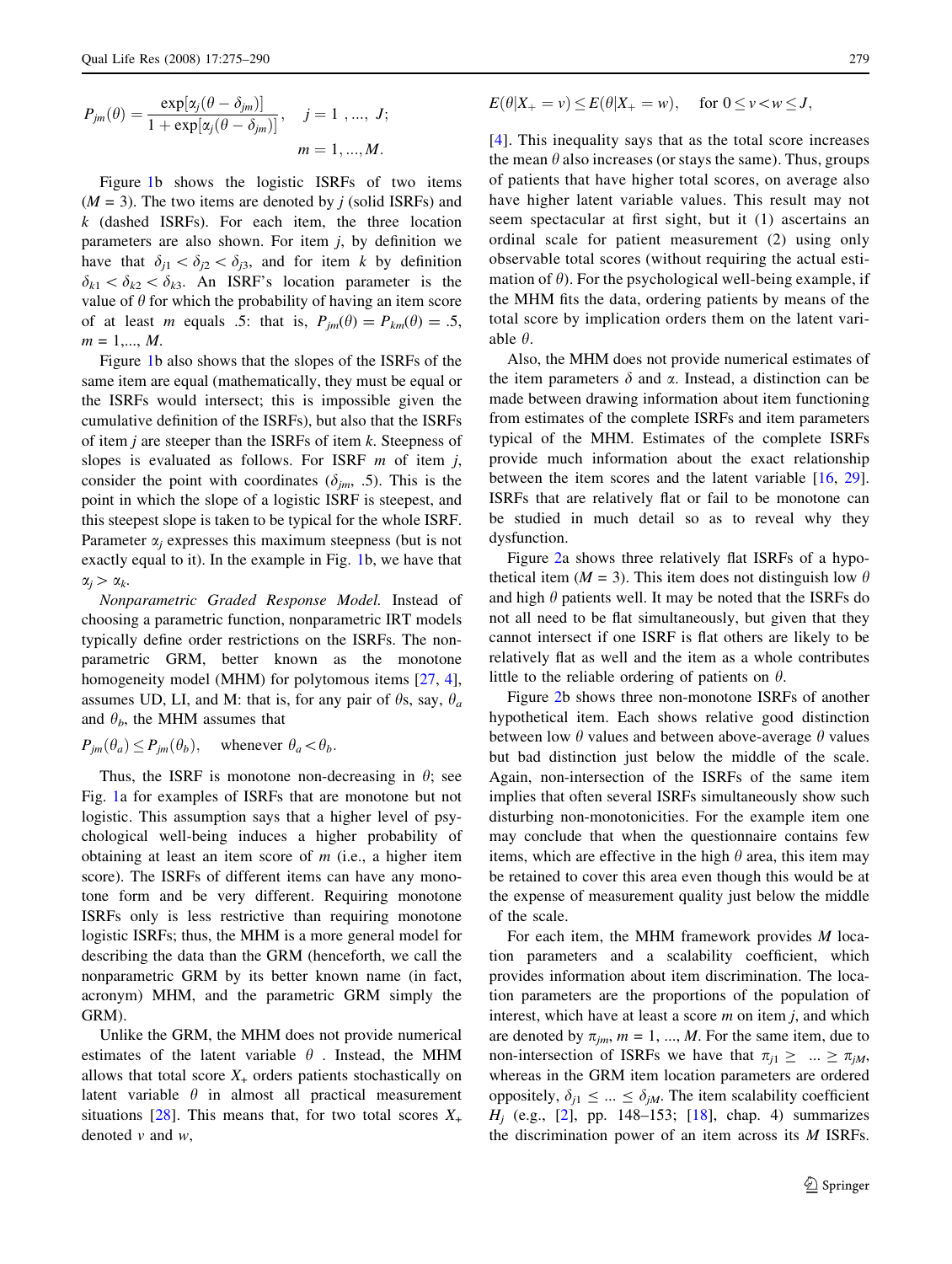<span id="page-5-0"></span>The numerical  $H_i$  value is determined by the interplay of the slope and the location of the ISRFs of all J items and the distribution of the latent variable  $\theta$  [[30\]](#page-15-0), and it expresses how well item  $j$  separates patients given the ISRFs of item  $j$ relative to the other items' ISRFs and the distribution of  $\theta$ . Mathematically, holding constant this distribution and the location of all items' ISRFs, coefficient  $H_i$  is higher when the slopes of ISRFs of item  $j$  are steeper [\[18\]](#page-14-0).

# Nonparametric versus parametric graded response models

Relationships Among Models. The MHM shares assumptions UD, LI and M with the GRM, but the MHM is less restrictive with respect to the shape of the ISRFs. Thus, the MHM is more general than the GRM or, equivalently, the GRM is a special case of the MHM. This hierarchy implies that, if the GRM fits the data, by implication the more general MHM also fits but if the MHM fits the data, this does not imply that the GRM also fits. Fit of the GRM then needs to be investigated separately. Because of the hierarchical relationship, for any data set the MHM fits as least as many items as the GRM (Table 1).

Patient and Item Parameters. The MHM and the GRM provide the following patient and item parameters (also, see Table 1):

For patient measurement, the MHM uses total score  $X_+$ to order patients on latent variable  $\theta$ . Because total score  $X_{+}$  has an easy interpretation and, moreover, in many IRT models  $X_+$  and  $\theta$  tend to correlate extremely high suggesting a strong linear relationship [[31\]](#page-15-0), total score  $X_+$  may be preferred in practice. Total score  $X_+$  is the sum of the rating scale scores on the  $J$  items, whereas estimates of  $\theta$  are expressed on a logit scale,

which does not have a straightforward interpretation for users of HRQoL scales. In general, the ordinal relationship of  $\theta$  with total score  $X_+$  (which can be approximated well by a linear relation) enables users to switch between scales, and use the one that suits their goals best.

- Because item location  $\delta_{im}$  is expressed on the same scale as latent variable  $\theta$ , it also has an interpretation in logits. For many users, proportion  $\pi_{jm}$ , the proportion of patients who have at least an item score of  $m$ , has an easier interpretation.
- Item discrimination  $\alpha_i$  gives the maximum slope of the logistic ISRF irrespective of the locations of the other ISRFs of item  $j$  and the other items in the questionnaire, and irrespective of the distribution of  $\theta$ . Thus, information on ISRF slopes is absolute in the sense that a particular  $\alpha_i$  value does not provide information on the item's suitability for measurement in a particular group (characterized by a particular distribution of  $\theta$ ) by means of a set of J items (characterized by particular location and slope parameters). On the other hand, item scalability coefficient  $H_i$  depends explicitly on the interplay of the distribution of  $\theta$ , the spread of locations of the ISRFs, and the slopes of the ISRFs. In particular, keeping two of these factors fixed,  $H_i$  tends to increase in the third. This dependence on the distribution of  $\theta$ and the item properties informs the researcher precisely how well item *j* separates patients with low and high  $\theta$ values in the particular group of patients under consideration using the particular set of items. The difference between absolute slope information  $(\alpha_i)$  and relative slope information  $(H<sub>i</sub>)$  is illustrated as follows.

Two data sets of size  $N = 5,000$  and five items  $(J = 5)$  $(M = 3$  for each item) were generated using the item parameters in Table [2.](#page-6-0) The first data set came from a

Table 1 Comparison of monotone homogeneity model (MHM) and graded response model (GRM)

|                              | Nonparametric IRT (MHM)                 | Parametric IRT (GRM)    |                                         |  |  |  |
|------------------------------|-----------------------------------------|-------------------------|-----------------------------------------|--|--|--|
| Restrictiveness of models    | Low; many items admitted to the scale   |                         | High; fewer items admitted to the scale |  |  |  |
| Interpretation of parameters | Intuitively appealing                   | More-complicated        |                                         |  |  |  |
| Parameters                   |                                         |                         | (typical range)                         |  |  |  |
| Person level                 | $T, X_+$                                | $\theta$                | $(-3 \leq \theta \leq 3)$               |  |  |  |
| <b>ISRF</b> location         | $\pi_{im}$                              | $\delta_{jm}$           | $(-3 \leq \delta_{im} \leq 3)$          |  |  |  |
| <b>ISRF</b> discrimination   | $H_i$                                   | $\alpha_i$              | $(0.5 \le \alpha_i \le 2.5)$            |  |  |  |
| Data analysis                | Exploratory, data as point of departure |                         | Confirmatory, model as null hypothesis  |  |  |  |
| Applications                 | Comparing groups                        |                         | Comparing groups                        |  |  |  |
|                              | Measuring change                        |                         | Measuring change.                       |  |  |  |
|                              | Diagnosing patients                     | Diagnosing patients     |                                         |  |  |  |
|                              |                                         | Constructing item banks |                                         |  |  |  |
|                              |                                         | Adaptive testing        |                                         |  |  |  |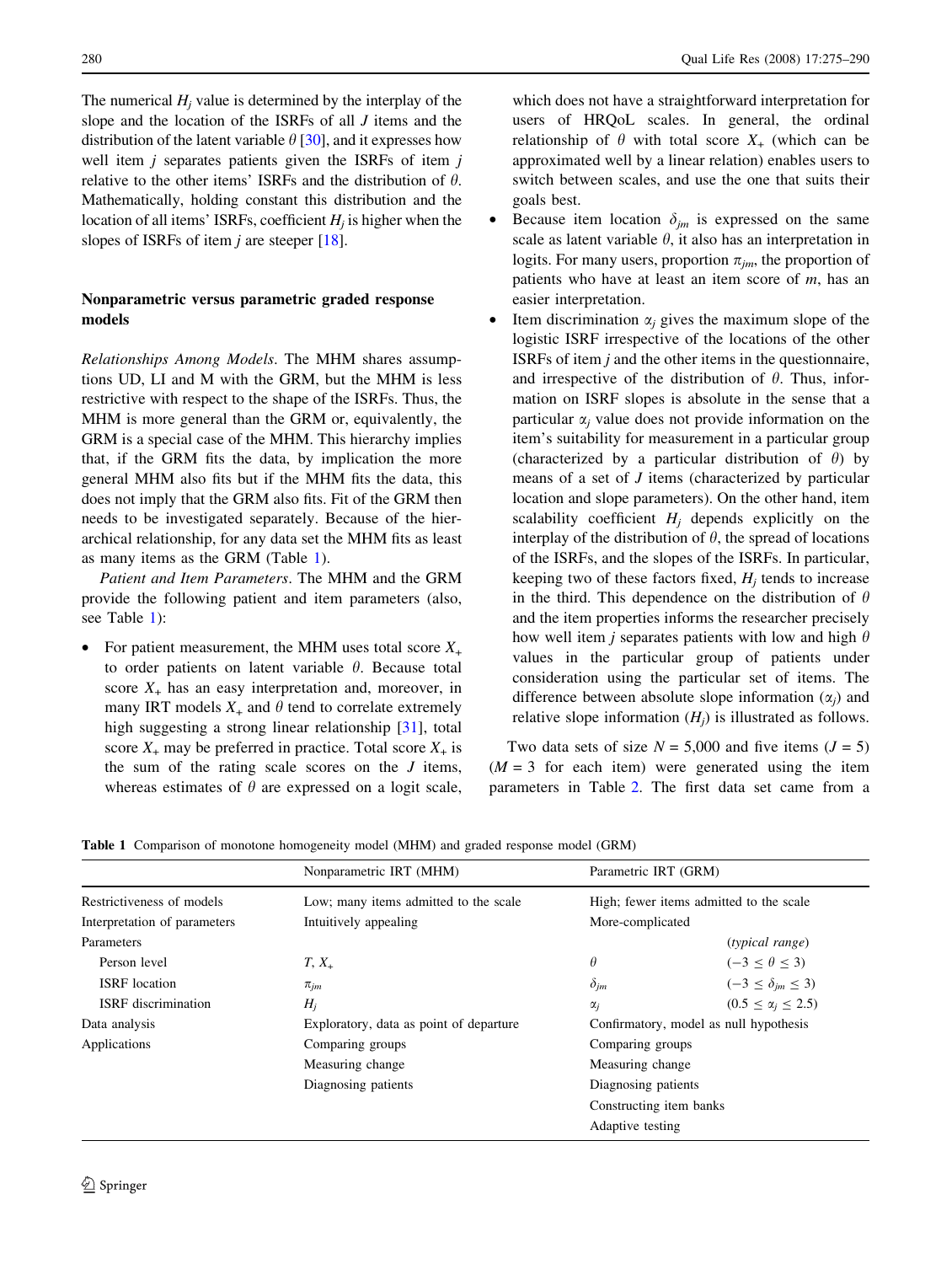<span id="page-6-0"></span>

| <b>Table 2</b> Example of item<br>parameters of the graded  | Item $i$       |            | Item parameters GRM | $H_i$         |                 |                       |                      |
|-------------------------------------------------------------|----------------|------------|---------------------|---------------|-----------------|-----------------------|----------------------|
| response model (GRM), and<br>Item H Values in two different |                | $\alpha_i$ | $\delta_{i1}$       | $\delta_{i2}$ | $\partial_{i3}$ | $\theta \sim N(-2,1)$ | $\theta \sim N(1,1)$ |
| populations with normally<br>distributed latent traits      |                | 1.4        | $-2.4$              | $-2.2$        | $-1.0$          | 0.36                  | 0.26                 |
|                                                             |                | 1.4        | $-4.0$              | $-2.0$        | 1.0             | 0.37                  | 0.39                 |
|                                                             |                | 1.4        | $-1.0$              | 2.0           | 2.5             | 0.39                  | 0.42                 |
| <i>Note:</i> $H_i$ values are based on                      | $\overline{4}$ | 1.4        | $-3.0$              | $-2.0$        | $-1.0$          | 0.36                  | 0.25                 |
| simulated data for sample size<br>$N = 5,000$               |                | 1.4        | $-2.5$              | $-2.0$        | $-1.5$          | 0.36                  | 0.25                 |

hypothetical clinical population with  $\theta \sim N(-2,1)$  (i.e., low psychological well-being level), and the second data set came from a hypothetical healthy population with  $\theta \sim N(1,1)$  (i.e., high psychological well-being level). It may be noted that for each of the five items,  $\alpha_i = 1.4$  by definition, irrespective of ISRF location parameters and the  $\theta$  distribution. The  $H_i$  values in the clinical group were computed and found to range from .36 to .39. In the healthy group, the  $H_i$  values were found to be smaller for items 1, 4, and 5 ( $H_1 = .26$ ,  $H_4 = H_5 = .25$ ). In the clinical group, the ISRFs of these three items were located more closely to the middle of the  $\theta$  distribution (Fig. 3 shows this for Item 4) such that higher  $H_i$  values resulted, but in the healthy group the ISRFs were located further in the lower tail of the  $\theta$ distribution (Fig. 3) resulting in lower  $H_i$  values (.3 is considered minimally acceptable; [[2\]](#page-14-0), chap. 5). Thus, the items 1, 4, and 5 are well suited for measurement in the clinical group but not in the healthy population, despite their overall discrimination power expressed by  $\alpha_i = 1.4$ , for  $J = 1, ..., 5$ . For item 3,  $H_3$  was a little higher in the healthy group because the second and third ISRFs discriminate particularly well at higher ranges of  $\theta$ . For item 2, the location parameters of the ISRFs were widely spread across the  $\theta$  distribution, resulting in good discrimination both at lower and higher levels of  $\theta$  in both distributions.



Fig. 3 Three ISRFs of the same item (Item 4) relative to two different distributions of the latent variable

We conclude that item scalability coefficient  $H_i$  has the advantage that it takes the item (and not the individual ISRF) as a unit and depends simultaneously on the  $\theta$  distribution, the slopes of the ISRFs, and the spread of the locations of the ISRFs. Thus,  $H_i$ informs the researcher whether item  $j$  discriminates well in the group under consideration using the particular set of items, whereas item discrimination  $\alpha_i$ provides information about the discrimination power irrespective of the patient group under consideration and the item properties of item  $j$  and the other items in the scale.

Confirmatory and exploratory data analysis. In general, before IRT models are accepted as reasonable descriptions of the data their goodness-of-fit to these data must be investigated and assessed. In general, goodnessof-fit research is different for parametric and nonparametric IRT (with the GRM and the MHM as special cases, respectively). In a parametric IRT analysis the model often serves as null-hypothesis and it is tested whether this null-hypothesis must be rejected or may be supported by the data. Nonparametric IRT analysis in general takes the data as point of departure and (1) instead of positing a unidimensional or multidimensional latent variable structure analyzes the data to find its true dimensionality, and (2) instead of positing a logistic or other functional shape estimates the ISRFs from the data so as to diagnose the items' functioning [\[16,](#page-14-0) [18\]](#page-14-0). This research strategy renders nonparametric IRT a more flexible data-analysis tool than parametric IRT. One could also characterize this distinction as confirmatory (parametric IRT) versus exploratory (nonparametric IRT) (Table [1\)](#page-5-0).

Application of parametric and nonparametric IRT. If a nonparametric IRT model such as the MHM fits the data, the result is a scale on which patients can be ordered by means of the total score  $X_{+}$ . This total score has a strong linear correlation with latent variable  $\theta$ . Such a scale suffices in many applications. Examples are the comparison of groups, the measurement of change due to therapy, and the establishment of the patient's psychological well-being level as low, medium, or high (Table [1](#page-5-0)). The practical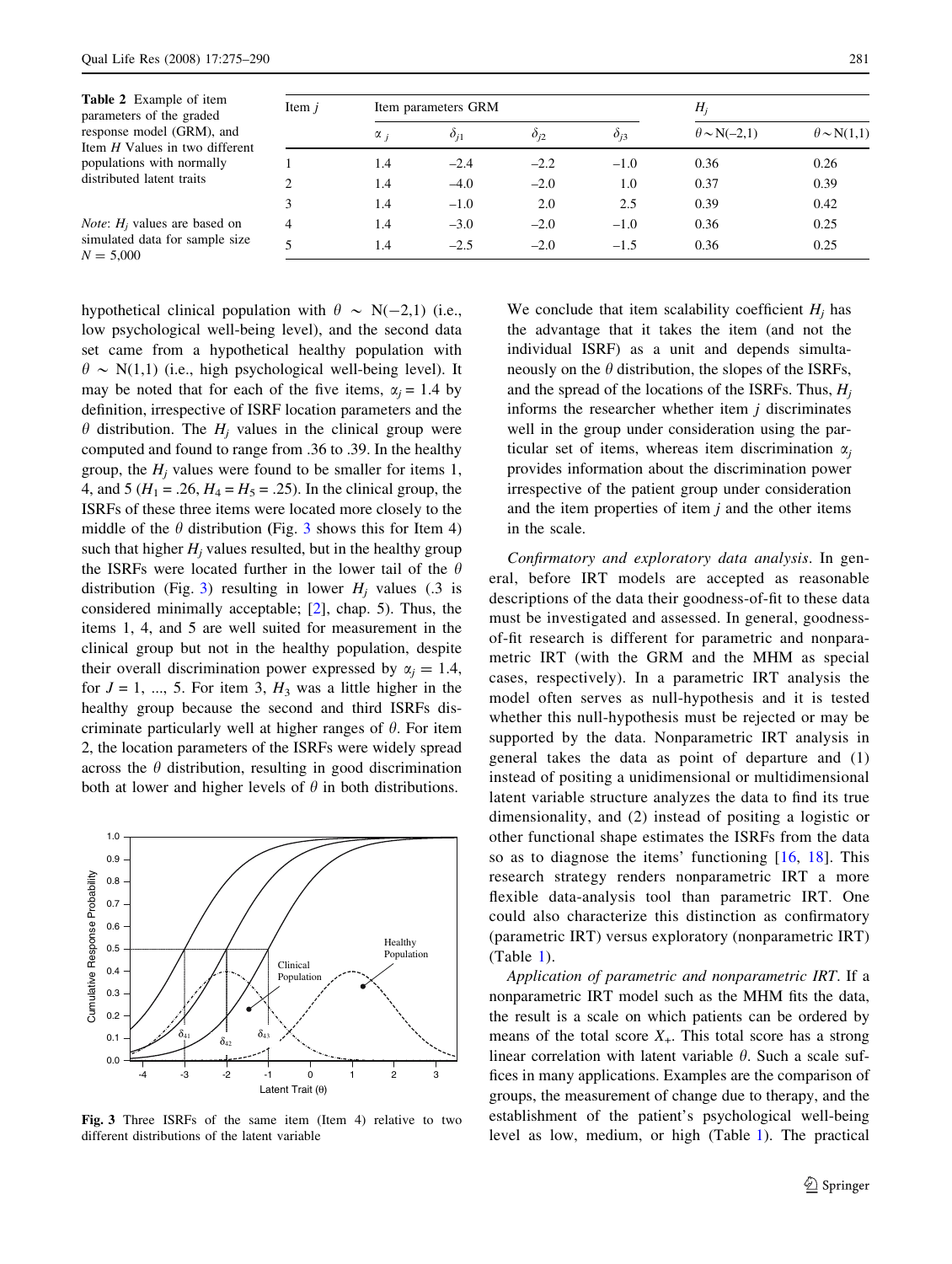<span id="page-7-0"></span>advantage of nonparametric IRT models over parametric IRT models is that the scales they produce contain more items thus reducing the risk of wasting items that have nonlogistic but monotone ISRFs that discriminate well in (part of) the group under consideration (e.g., Fig. [2b](#page-3-0)). Such items contribute well to reliable measurement. In addition, rejection of such items may also harm the coverage of the latent attribute.

If a fitting parametric IRT model is obtained for a set or a subset of the items, one has a parsimonious description of the item characteristics, and one can use the estimated item parameters to scale the items, and the estimated  $\theta$ s as interval level measures to locate patients on this scale. If a large set of items, also known as an item bank [\[32](#page-15-0)], is available, and if a parametric IRT model fits the item bank, parametric IRT models have the advantage that the patient's  $\theta$  can be assessed using different sets of items from the item bank. This may be useful for the measurement of change when change is so large that the set of items that was used initially no longer captures the higher or lower  $\theta$  levels needed for the second measurement, thus necessitating the use of other items. Another application of parametric IRT is computerized adaptive testing (CAT), which selects items that match the patient's  $\theta$  level well from a huge item bank so as to optimize accuracy of  $\theta$  measurement. In principle, CAT requires different item sets for different  $\theta$ values (Table [1](#page-5-0)).

### Nonparametric IRT analysis in practice

Software for nonparametric IRT analysis. Several programs are available for data analysis using nonparametric IRT but not each can handle polytomous item scores. We briefly discuss the programs MSP ([[33\]](#page-15-0); also see [\[4](#page-14-0)]) and TestGraf98 [[34](#page-15-0)]. Both programs are used regularly and, together, they provide the researcher with a clear and informative picture of  $(1)$  the dimensionality of the data, (2) the (lack of) monotonicity of the ISRFs, and (3) estimates of item locations and item discrimination.

Program MSP uses the MHM as the main analysis model but another nonparametric model not discussed here is also included in the program. Basically the program consists of two parts. The first part of MSP is an algorithm for exploring the dimensionality of the data ([[2\]](#page-14-0), chap. 5; [\[4](#page-14-0)], chap. 5). The algorithm uses item scalability coefficient  $H_i$  to select items. Items that are related to the same latent variable  $\theta$  are selected one by one on the basis of their  $H_i$  value. Suppose that one latent variable drives the responses to one subset of the items, another latent variable drives the responses to another subset of items, and so on.

Then, the algorithm selects mutually exclusive clusters of items each of which is driven by a different latent variable.

The second part of MSP provides several statistical tools for exploring the shape of the ISRFs [\[29](#page-15-0)]. This is most useful after the dimensionality of the data has been ascertained. For example, due to their strong positive tendency the non-monotone ISRFs in Fig. [2](#page-3-0)b may have an  $H_i$  value that is high enough for the items to be selected in a unidimensional cluster, but the non-monotonicity also may distort parts of the ordinal scale defined by the items in the cluster. MSP estimates ISRFs by means of a number of discrete points that are connected to form a jagged 'curve'. Figure 4a shows four discrete ISRFs of the same item (i.e.,  $M = 4$ ) each estimated by means of eleven points. The researcher can manipulate the number of estimated points. If more points are estimated from the same data more details of the ISRF become visible (i.e., bias is reduced) but because for each point fewer data are available, accuracy decreases. In statistics, this is known as the bias-accuracy trade-off, and it is advisable to try several options to reach



Fig. 4 (a) Discrete estimates of four ISRFs (solid curves; from MSP) of Item 16 ('Satisfied doing daily activities?', from Physical Health and Well Being domain), and the corresponding discrete item-score function (dashed curve), (b) also estimated as a continuous curve (from Testgraf98)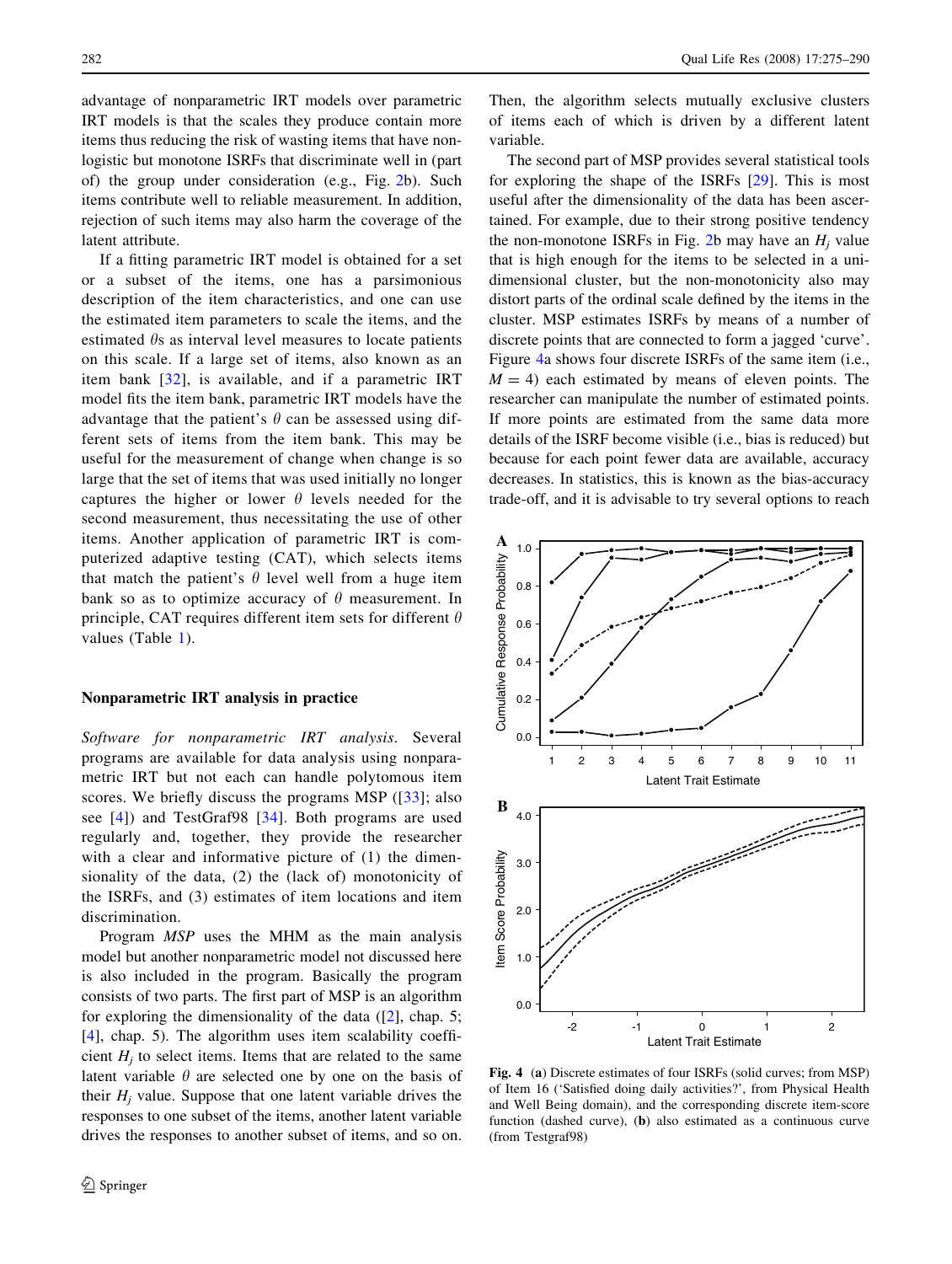a good decision. MSP tests observable deviations from monotonicity for significance. Figure [4](#page-7-0)a also shows a 'mean' ISRF (dashed curve), which we may call the item score function (ISF) and which is not standard output of MSP. This function must be monotone nondecreasing.

Program TestGraf98 [\[34](#page-15-0)] can be used for studying the shape of the ISF. Unlike MSP, TestGraf98 produces continuous estimates of response functions ([[35\]](#page-15-0); here, only the ISFs); and like MSP, TestGraf98 shows graphical displays of these estimates that can be manipulated with respect to bias and accuracy, and also here it is advisable to try several options. The quality of the decision can be improved by using the confidence envelopes for the estimated ISFs for statistical testing. Figure [4b](#page-7-0) shows an example of an estimated ISF (solid curve) and its confidence envelopes (dashed curves), which were estimated by means of TestGraf98.

Research strategies for nonparametric IRT analysis. MSP provides a method for investigating the dimensionality of the data, and MSP and TestGraf98 both can be used to investigate assumption M. The investigation of dimensionality and monotonicity serves to identify the items that together constitute an ordinal patient scale for the same latent variable.

For investigating dimensionality, MSP offers the researcher the possibility to set a positive lower bound  $c$  on  $H_i$ . Under the MHM, the lowest admissible value is  $c = .0$ ; MSP's default is  $c = .3$  ([[2](#page-14-0)], chap. 5; [[4,](#page-14-0) [33](#page-15-0)]). This default value ascertains a lower bound on the overall discrimination power of the items (but researchers are free to choose a higher value) and, as a result, item clusters consist only of sufficiently discriminating items that measure the same latent variable. Thus, MSP aims to produce unidimensional scales that allow accurate patient measurement.

TestGraf98 estimates the ISFs (e.g., Fig. [4](#page-7-0)b) by means of the nonparametric regression method known as kernel smoothing (e.g.,  $[36]$  $[36]$ , chap. 2;  $[35]$  $[35]$ ). The availability of confidence envelopes for the continuous ISF estimates provides detailed information of (lack of) monotonicity for each item. TestGraf98 provides these estimates irrespective of the dimensionality of the data. Thus, a good research strategy is to first investigate item-set dimensionality by means of MSP and then use MSP and TestGraf98 to study the ISRFs and the ISFs in dimensionally distinct clusters. See [[37\]](#page-15-0) for another method for assessing the shape of these curves.

## A real-data example: The World Health Organization Quality-of-Life Scale

The WHOQOL-Bref was developed for assessing individuals' perception and feelings of their daily life. The questionnaire starts with two items, which ask for global estimates of one's quality of life, and then continues with 24 items covering four domains: (a) physical health and well-being (seven items); (b) psychological health and well-being (six items); (c) social relations (three items); and (d) environment (eight items). The two general items were left out of the analysis. In agreement with their numbering in the WHOQOL-Bref, the other 24 items were numbered from 3 to 26. Examples of items are:

- Do you have enough energy for daily life? (physical domain)
- How much do you enjoy life? (psychological domain)
- How satisfied are you with your personal relationships? (social domain)
- How safe do you feel in your daily life? (environmental domain)

Each item uses a five-point rating scale (i.e.,  $X_i = 0, \dots$ , 4 ); the higher the item score, the better one's quality of life on the specific domain covered by the item.

The data were collected by undergraduate psychology students of Tilburg University as part of a course Research Practical in the academic year 2005–2006. Students were instructed to strive for a sample of participants equally distributed across both sexes and the following age categories: 30–39, 40–49, 50–59, and more than 60 years. The final sample consisted of  $N = 589$  respondents from the Dutch population. Of these respondents, 55% were women, mean age was 55.2 years ( $SD = 14.6$ ), 32% had completed community college or university, 36% had completed vocational school, 20% had high school at most, and 12% had only elementary school or less.

 $N = 55$  cases had missing item scores. Missing values were estimated using two-way imputation. Comparable to an analysis-of-variance layout, this method uses both a person effect and an item effect for estimating a missing score (for details, see [\[38](#page-15-0)]). MSP and TestGraf98 were used to analyze these data and construct one or more scales, thus illustrating the possibilities of the MHM. For the sake of comparison, we ran a principal component analysis and a GRM scale analysis on the data.

## Results

Sample statistics of item and scale scores

Table [3](#page-9-0) shows that the mean item scores ranged from 2.58 (Item 20: 'Satisfied with sex life?') to 3.46 (Item 25: 'Moving around well?'). The mean  $X_+$  scores were 21.04 (physical domain), 17.01 (psychological domain), 8.52 (social domain), and 24.27 (environmental domain). Correlations between the domain scores ranged from .37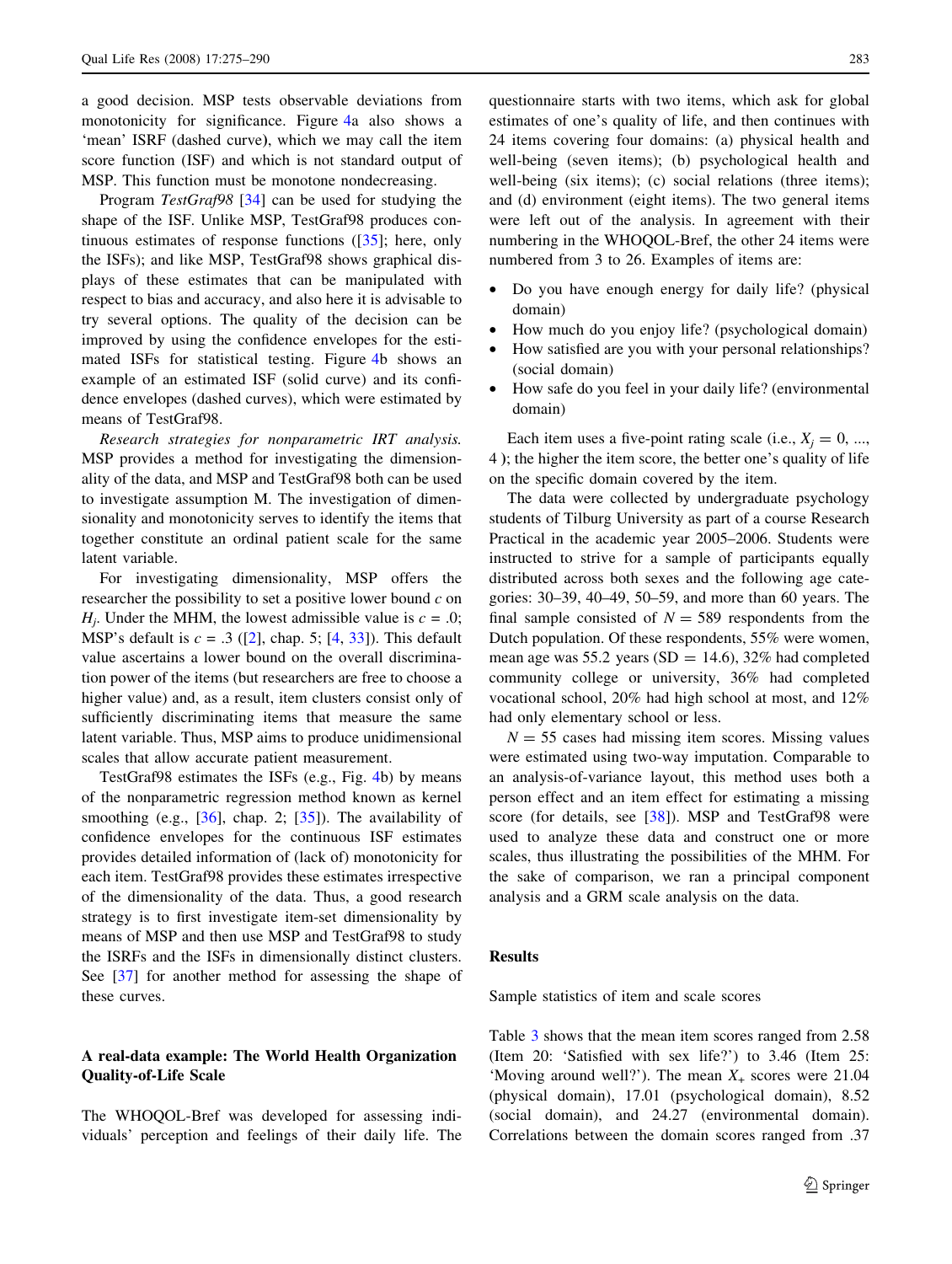<span id="page-9-0"></span>**Table 3** Results from MSP item selection procedure (Item clusters, item  $H_i$  values, and total  $H$ ), and Item  $H_i$  values and total  $H$  for each content domain

|    |                                                           |       | MSP item selection procedure |                          |                          |                |     | $H_i$ per content |     |        |
|----|-----------------------------------------------------------|-------|------------------------------|--------------------------|--------------------------|----------------|-----|-------------------|-----|--------|
|    |                                                           |       | $c=.3$                       |                          | $c = .4$                 |                |     |                   |     | domain |
| j  |                                                           | Mean  | $\mathbf{1}$                 | $\overline{2}$           | $\mathbf{1}$             | $\overline{c}$ | 3   | $\overline{4}$    | 5   |        |
|    | Physical health and well-being                            |       |                              |                          |                          |                |     |                   |     |        |
| 3  | Distraction due to pain <sup>a</sup>                      | 3.04  |                              | .59                      |                          | .59            |     |                   |     | .40    |
| 10 | Experiencing energy <sup>a</sup>                          | 2.98  | .43                          |                          | .53                      |                |     |                   |     | .46    |
| 15 | Satisfied with sleep                                      | 2.66  | .22                          | $\equiv$                 | $\overline{\phantom{0}}$ |                |     |                   |     | .28    |
| 25 | Moving around well                                        | 3.46  | .36                          |                          | .43                      |                |     |                   |     | .41    |
| 16 | Satisfied doing daily activities                          | 2.84  | .41                          |                          | .56                      |                |     |                   |     | .52    |
| 4  | Need medical treatment for daily functioning <sup>a</sup> | 3.17  |                              | .59                      |                          | .59            |     |                   |     | .43    |
| 17 | Satisfied work capacity                                   | 2.89  | .40                          |                          | .57                      |                |     |                   |     | .52    |
|    | Scale value                                               | 21.04 |                              |                          |                          |                |     |                   |     | .43    |
|    | Psychological health and well-being                       |       |                              |                          |                          |                |     |                   |     |        |
| 5  | Enjoying life                                             | 2.66  | .34                          |                          | .42                      |                |     |                   |     | .37    |
| 7  | Being able to concentrate                                 | 2.80  | .32                          |                          |                          |                |     |                   |     | .29    |
| 18 | Satisfied with yourself                                   | 2.95  | .41                          |                          | .48                      |                |     |                   |     | .45    |
| 11 | Acceptance physical appearance                            | 3.23  | .33                          |                          |                          |                |     |                   |     | .35    |
| 26 | Experiencing negative feelings <sup>a</sup>               | 2.72  | .30                          |                          |                          |                |     |                   |     | .34    |
| 6  | Life meaningful                                           | 2.66  | .30                          |                          |                          |                |     |                   |     | .37    |
|    | Scale value                                               | 17.01 |                              |                          |                          |                |     |                   |     | .36    |
|    | Social relations                                          |       |                              |                          |                          |                |     |                   |     |        |
| 19 | Satisfied relationship with other people                  | 3.06  | .34                          |                          |                          |                |     |                   | .50 | .50    |
| 20 | Satisfied with sex life                                   | 2.58  | .30                          |                          |                          |                |     |                   | .42 | .42    |
| 21 | Satisfied support from others                             | 2.88  | .28                          |                          |                          |                |     |                   | .40 | .40    |
|    | Scale value                                               | 8.52  |                              |                          |                          |                |     |                   |     | .44    |
|    | Environment                                               |       |                              |                          |                          |                |     |                   |     |        |
| 8  | Feeling safe in daily life                                | 3.08  | .30                          |                          |                          |                |     |                   |     | .33    |
| 22 | Satisfied living conditions                               | 3.13  | .43                          |                          |                          |                |     |                   |     | .43    |
| 12 | Enough financial resources                                | 3.08  | .33                          |                          |                          |                | .53 |                   |     | .42    |
| 23 | Satisfied getting adequate health care                    | 2.87  | .29                          | $\overline{\phantom{0}}$ |                          |                |     | .52               |     | .36    |
| 13 | Availability information needed in daily life             | 3.06  | .34                          |                          |                          |                | .53 |                   |     | .40    |
| 14 | Opportunities leisure                                     | 2.90  | .34                          |                          |                          |                | .49 |                   |     | .39    |
| 9  | Healthy environment                                       | 2.88  | .29                          |                          |                          |                |     |                   |     | .31    |
| 24 | Satisfied with transport in daily life                    | 3.28  | .34                          |                          |                          |                |     | .52               |     | .40    |
|    | Scale value                                               | 24.27 |                              |                          |                          |                |     |                   |     | .38    |

<sup>a</sup> Reversely scored items

(between physical and social domains) to .51 (between physical and environmental domains).

## Dimensionality analysis

Principal components analysis. Dimensionality was explored by means of a principal components analysis using polychoric correlations. The ratio of the first to the second eigenvalue of the polychoric correlation matrix was 8.428/  $1.986 = 4.24$ . A ratio of 4:1 is taken as evidence of considerable strength of the first dimension (e.g., [\[39](#page-15-0)]). The first factor explained 32.4% of the variance. A confirmatory factor analysis of the four a priori domain scales of the WHOQOL-bref improved fit over the one-factor model (P  $\leq 0.001$ ). However, the factors correlated from .50 (physical and social domain) to .79 (psychological and social domain). The explorative factor analysis in conjunction with the confirmative factor analysis justifies the assumption of a general HRQoL dimension underlying each scale.

Monotone homogeneity model analysis. Next, MSP was used treating all 24 items as a fixed scale. The MHM does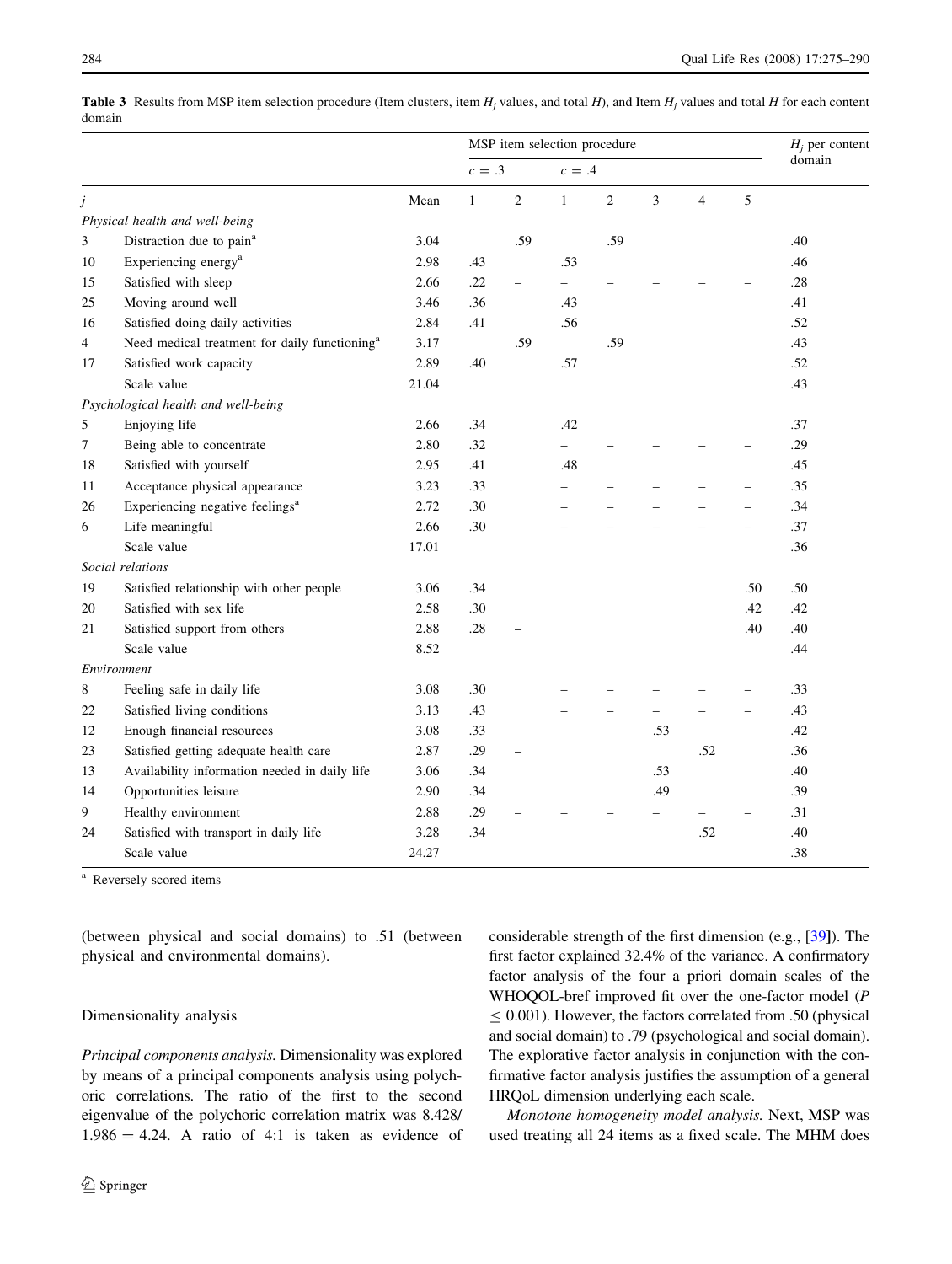not allow negatively correlating items in one scale. Item 4 ('Need medical treatment for daily functioning?') and Item 20 ('Satisfied with sex life?') correlated negatively but not significantly ( $P > .05$ ); thus all 24 items were used for analysis. The item  $H_i$  values (not tabulated) ranged from .21 (Item 15: 'Satisfied with sleep?') to .40 (Item 22: 'Satisfied with living conditions?' and Item 10: 'Enough energy for everyday life?'). The total-scale  $H$  coefficient was equal to .30. The results suggest that the items tend to cover one latent HRQoL aspect, which, however, induces only weak general association between the items. Thus, in addition to this common aspect it seems reasonable to also look for more-specific HRQoL aspects that are covered by subsets of items.

Dimensionality was investigated by means of the MSP search algorithm using several  $c$  values, starting with  $.3$ (default) and then increasing  $c$  with steps of  $.05$  in each next analysis round. We only report results for  $c = .3$  and  $c = .4$  (other values did not reveal interesting results). For  $c = .3$ , one scale consisting of 18 items ( $H = .35$ ) and one scale consisting of 2 items  $(H = .59)$  were found (Table [3\)](#page-9-0). The four remaining items were not selected because their  $H_i$  values were under .3 (i.e., .22 and .28, .29, and .29). The 18-item scale had a rather heterogeneous content. The 2-item scale asked about distraction due to pain (Item 3) and the need for medical treatment for daily functioning? (Item 4). Thus, their high scalability may be explained by the use of palliative medicines.

For  $c = .4$ , five scales were found consisting of 6, 2, 3, 2, and 3 items, respectively (Table [3](#page-9-0)). The first scale consisted of items from the physical domain and the psychological domain. The other scales consisted of items from one domain. Scale 2 again covered Item 3 and Item 4. Scales 3 and 4 covered environmental-domain aspects. Scale 5 contained all social-domain items.

Thus, for default  $c = .3$ , 18 of the 24 items were selected in one scale. The pattern of item selection for higher c values such as  $c = .4$  showed that the item set progressively crumbled into many smaller scales while other items remained unselected. Sijtsma and Molenaar  $([4]$  $([4]$  $([4]$ , pp. 80–86; see also [[7\]](#page-14-0) [\[40\]](#page-15-0)) argued that this typical pattern of results gives evidence that the 18-item set constitutes a unidimensional scale. The total-scale  $H$  equaled .35, giving evidence of weak scalability  $(2]$  $(2]$ , p. 185). Most of the item  $H_i$  values were between .3 and .4, also suggesting a weak relationship with the latent variable ([[2](#page-14-0)], p. 185).

Finally, it was investigated whether the four a priori identified item domains could be considered as separate scales. Table [3](#page-9-0) (last column) shows that the total-scale H values ranged from .36 (environmental domain) to .44 (social domain). Thus, based on Mokken's classification of scales [[2\]](#page-14-0) the four a priori item domains constituted weak to medium scales. Two items had  $H$  values just smaller than  $c = .3$  (i.e., Item 15 ( $H_{15} = .28$ ): 'Satisfied with sleep?' and Item 18 ( $H_{18} = .29$ ): 'Satisfied with yourself?'). The content domains may be considered as unidimensional clusters of items measuring distinct aspects of HRQoL, each of which are related to a more general underlying HRQoL construct. Because of their conceptual clarity, the remaining analyses were done on the a priori defined item domains.

Monotonicity assessment in each item domain

For each item domain, MSP was used to assess the ISRFs' shapes. First, ISRFs were estimated accurately (i.e., many cases were used to estimate separate points of the ISRFs) but at the expense of possible bias (i.e., only few points were estimated). Second, ISRFs were estimated with little bias (i.e., many points were estimated) but at the expense of accuracy (i.e., few cases were used to estimate each point).

For the physical domain, the first analysis (high accuracy, more risk of bias) revealed four items of which one or more ISRFs showed minor violations of monotonicity, but none of these violations were significant (5% level, onetailed test, because only sample decreases are tested as violations; increases support monotonicity). The second analysis (more inaccuracy, less bias) revealed that for all seven items one or more ISRFs showed one or more local decreases, but none them were significant. Figure [5](#page-11-0)a shows the local, nonsignificant decreases in the ISRFs for Item 3 ('Distraction due to pain?').

For the psychological domain, for both analyses (i.e., high accuracy versus little bias) two items were found which had ISRFs showing significant local decreases. For example, Fig. [6](#page-11-0)a shows for Item 7 ('Being able to concentrate?') that the estimate of ISRF  $P_{72}(\theta) = P(X_7 \ge 2|\theta)$ (the second curve from the top) has several local decreases, the largest of which was significant (5% significance level,  $P = 0.019$ . The estimate of ISRF  $P_{73}(\theta) = P(X_7 \ge 3|\theta)$ shows two small decreases; they were not significant. For the social domain and the environmental domain, no significant violations of the monotonicity assumption were found. It can be concluded that assumption M holds for each of the four scales.

Next, TestGraf98 was used to investigate assumption M for the ISFs. Several sample sizes were used for estimating curve fragments of the ISFs and balancing the bias-accuracy trade-off. Figure [5](#page-11-0)b shows the estimated ISF of Item 3 ('Distraction due to pain?'). The confidence envelopes show that the local decrease of the estimated ISF can be ignored safely. For the estimated ISF of Item 7 ('Being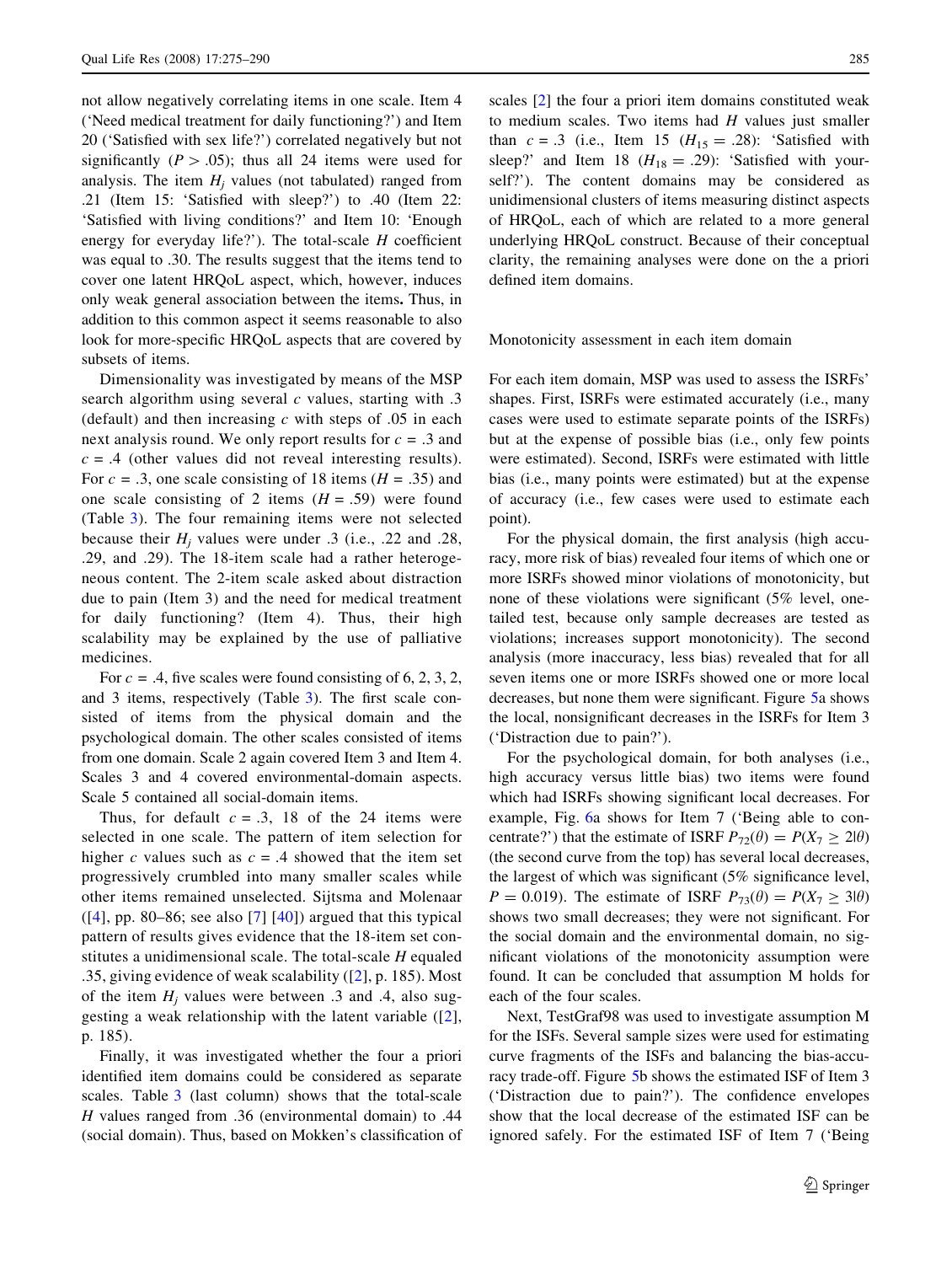<span id="page-11-0"></span>



Fig. 5 Four ISRFs of Item 3 ('Distraction due to pain?', from Physical Health and Well Being domain) showing nonsignificant violations of assumption M and rejected by the GRM: (a) Results from MSP (including the ISF); (b) results from Testgraf98 (ISF and confidence envelopes); (c) and results from Multilog7.0 (GRM)

able to concentrate?'), Fig. 6b suggests a violation of assumption M for high latent variable levels (i.e.,  $\theta > 2$ ). With MSP the user specifies the minimum number of observations used for estimating each point of an ISRF, but Testgraf98 controls the bias-accuracy trade-off by means of a bandwidth parameter, also to be specified by the user but without being able to control the number of observations for estimating separate curve fragments. The effect may be that, in particular at the lower end and higher end of the scale, the ISF is estimated very inaccurately. Combining the results from MSP (no significant decreases of the

Fig. 6 Four ISRFs of Item 7 ('Being able to concentrate?') showing significant violations of assumption M and rejected by the GRM: (a) Results from MSP (including the ISF); (b) results from Testgraf98 (ISF and confidence envelopes); and (c) results from Multilog7.0 (GRM)

ISRFs at the higher end of the  $\theta$  scale) and Testgraf98 (a smooth monotone increasing ISF in the middle of the  $\theta$ scale), we may conclude that assumption M holds for item scores. Thus, the expected item score monotonically increases in the latent variable.

## Comparison of the MHM with the GRM

The GRM was fitted using Multilog7.0 [\[41](#page-15-0)]. Estimation problems occurred for item scoring 0–4 because some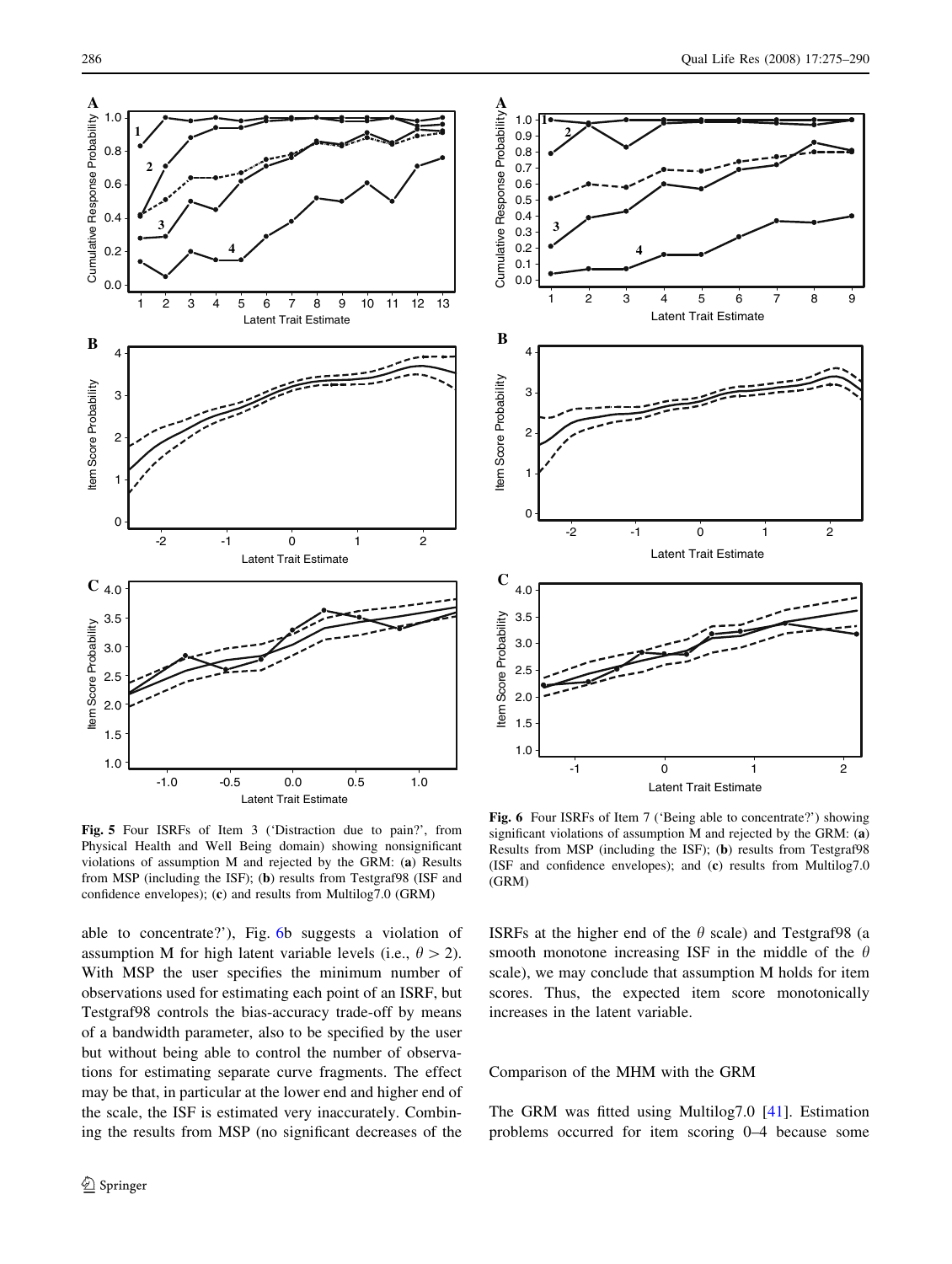<span id="page-12-0"></span>score categories were (almost) empty. This was resolved by combining scores 0 and 1 into score 0, and re-scoring the items 0–3. Table 4 provides the estimated slope parameters  $(\alpha_i)$  and the three location parameters  $(\delta_{im}, j = 1, 2, 3)$ , and also the estimated item  $H_i$  coefficients (also in Table [3](#page-9-0), last column) and the nonparametric location parameters ( $\pi_{im}$ ,  $j = 1, 2, 3$ . The location parameters indicate that the items are relatively popular (highly endorsed).

Several methods are available for assessing the fit of the GRM, but many are problematic and no generally accepted standard goodness-of-fit method for the GRM is presently available ([[42\]](#page-15-0) pp. 85–89). We investigated goodness-of-fit of the GRM by means of posterior predictive assessment

[\[43](#page-15-0)], which can provide graphical and numerical evidence about model fit. Model fit was investigated at the level of items. The most interesting results were found for items from the physical and psychological domains. Results are only discussed for these domains. For the physical domain, Item 3 ('Distraction due to pain?') and Item 7 ('Being able to concentrate') showed significant misfit ( $P < .01$ ). In Fig. [5](#page-11-0)c, the curve made up by dots connected by straight line pieces represents the estimated nonparametric ISF of Item 3, the solid curve represents the expected ISF of Item 3 under the GRM, and the dotted curves represent the 95% confidence envelopes. The GRM rejects this item. Thus, modeling the jagged pattern of the estimated ISF by means

Table 4 Results of monotone homogeneity model (MHM) scale analysis and estimated item parameters from the graded response model (GRM)

|    |                                                           |       | <b>MHM</b> |            |            |            |            | $\mbox{GRM}$ $^{\rm b}$ |               |               |  |
|----|-----------------------------------------------------------|-------|------------|------------|------------|------------|------------|-------------------------|---------------|---------------|--|
| j  |                                                           | $H_j$ | $\pi_{jI}$ | $\pi_{j2}$ | $\pi_{j3}$ | $\pi_{j4}$ | $\alpha_j$ | $\delta_{jl}$           | $\delta_{j2}$ | $\delta_{j3}$ |  |
|    | Physical health and well-being                            |       |            |            |            |            |            |                         |               |               |  |
| 3  | Distraction due to pain <sup>b</sup>                      | .40   | .99        | .93        | .72        | .40        | 1.14       | $-2.71$                 | $-0.99$       | 0.49          |  |
| 10 | Experiencing energy <sup>a</sup>                          | .46   | .98        | .95        | .79        | .45        | 1.97       | $-2.24$                 | $-0.63$       | 0.56          |  |
| 15 | Satisfied with sleep                                      | .28   | .99        | .95        | .70        | .34        | 0.85       | $-2.09$                 | $-0.79$       | 1.78          |  |
| 25 | Moving around well                                        | .41   | .99        | .96        | .91        | .61        | 1.23       | $-3.08$                 | $-2.24$       | $-0.41$       |  |
| 16 | Satisfied doing daily activities                          | .52   | .98        | .93        | .72        | .21        | 3.96       | $-1.59$                 | $-0.58$       | 0.87          |  |
| 4  | Need medical treatment for daily functioning <sup>a</sup> | .43   | .98        | .92        | .75        | .23        | 1.23       | $-2.82$                 | $-1.29$       | 0.24          |  |
| 17 | Satisfied work capacity                                   | .52   | .99        | .98        | .77        | .20        | 3.58       | $-1.56$                 | $-0.69$       | 0.81          |  |
|    | Scale value                                               | .43   |            |            |            |            |            |                         |               |               |  |
|    | Psychological health and well-being                       |       |            |            |            |            |            |                         |               |               |  |
| 5  | Enjoying life                                             | .37   | 1.00       | .98        | .61        | .07        | 1.93       | $-2.79$                 | $-0.38$       | 1.97          |  |
| 7  | Being able to concentrate                                 | .29   | .99        | .98        | .77        | .20        | 0.82       | $-4.27$                 | 0.68          | 1.69          |  |
| 18 | Satisfied with yourself                                   | .45   | 1.00       | .93        | .64        | .15        | 1.99       | $-2.85$                 | $-0.97$       | 1.12          |  |
| 11 | Acceptance physical appearance                            | .35   | .99        | .98        | .80        | .45        | 1.08       | $-3.93$                 | $-1.56$       | 0.22          |  |
| 26 | Experiencing negative feelings <sup>a</sup>               | .34   | 1.00       | .97        | .61        | .08        | 1.11       | $-2.84$                 | $-0.60$       | 1.90          |  |
| 6  | Life meaningful                                           | .37   | 1.00       | .96        | .62        | .23        | 1.90       | $-2.71$                 | $-0.35$       | 1.94          |  |
|    | Scale value                                               | .36   |            |            |            |            |            |                         |               |               |  |
|    | Social relations                                          |       |            |            |            |            |            |                         |               |               |  |
| 19 | Satisfied relationship with other people                  | .50   | .99        | .96        | .82        | .29        | 2.52       | $-2.21$                 | $-1.10$       | 0.97          |  |
| 20 | Satisfied with sex life                                   | .40   | .97        | .88        | .58        | .15        | 1.32       | $-3.19$                 | $-0.90$       | 1.38          |  |
| 21 | Satisfied support from others                             | .42   | .99        | .97        | .72        | .20        | 1.38       | $-1.88$                 | $-0.34$       | 1.62          |  |
|    | Scale value                                               | .44   |            |            |            |            |            |                         |               |               |  |
|    | Environment                                               |       |            |            |            |            |            |                         |               |               |  |
| 8  | Feeling safe in daily life                                | .33   | 1.00       | .98        | .78        | .32        | 1.12       | $-4.12$                 | $-1.37$       | 0.84          |  |
| 22 | Satisfied living conditions                               | .43   | .98        | .90        | .68        | .34        | 1.96       | $-2.71$                 | $-1.27$       | 0.63          |  |
| 12 | Enough financial resources                                | .42   | .99        | .95        | .70        | .44        | 1.84       | $-2.22$                 | $-0.73$       | 0.21          |  |
| 23 | Satisfied getting adequate health care                    | .36   | .99        | .97        | .68        | .23        | 1.32       | $-2.84$                 | $-0.93$       | 1.33          |  |
| 13 | Availability information needed in daily life             | .40   | .99        | .95        | .72        | .21        | 1.64       | $-3.21$                 | $-0.98$       | 0.60          |  |
| 14 | Opportunities leisure                                     | .39   | .99        | .98        | .75        | .34        | 1.61       | $-1.94$                 | $-0.69$       | 0.60          |  |
| 9  | Healthy environment                                       | .31   | .99        | .98        | .83        | .32        | 1.02       | $-3.95$                 | $-0.89$       | 1.43          |  |
| 24 | Satisfied with transport in daily life                    | .40   | .99        | .97        | .86        | .45        | 1.66       | $-2.77$                 | $-1.55$       | 0.17          |  |
|    | Scale value                                               | .38   |            |            |            |            |            |                         |               |               |  |

<sup>a</sup> Reversely scored items; <sup>b</sup> For the GRM analysis, items were recoded by collapsing item scores 0 and 1 into item score 1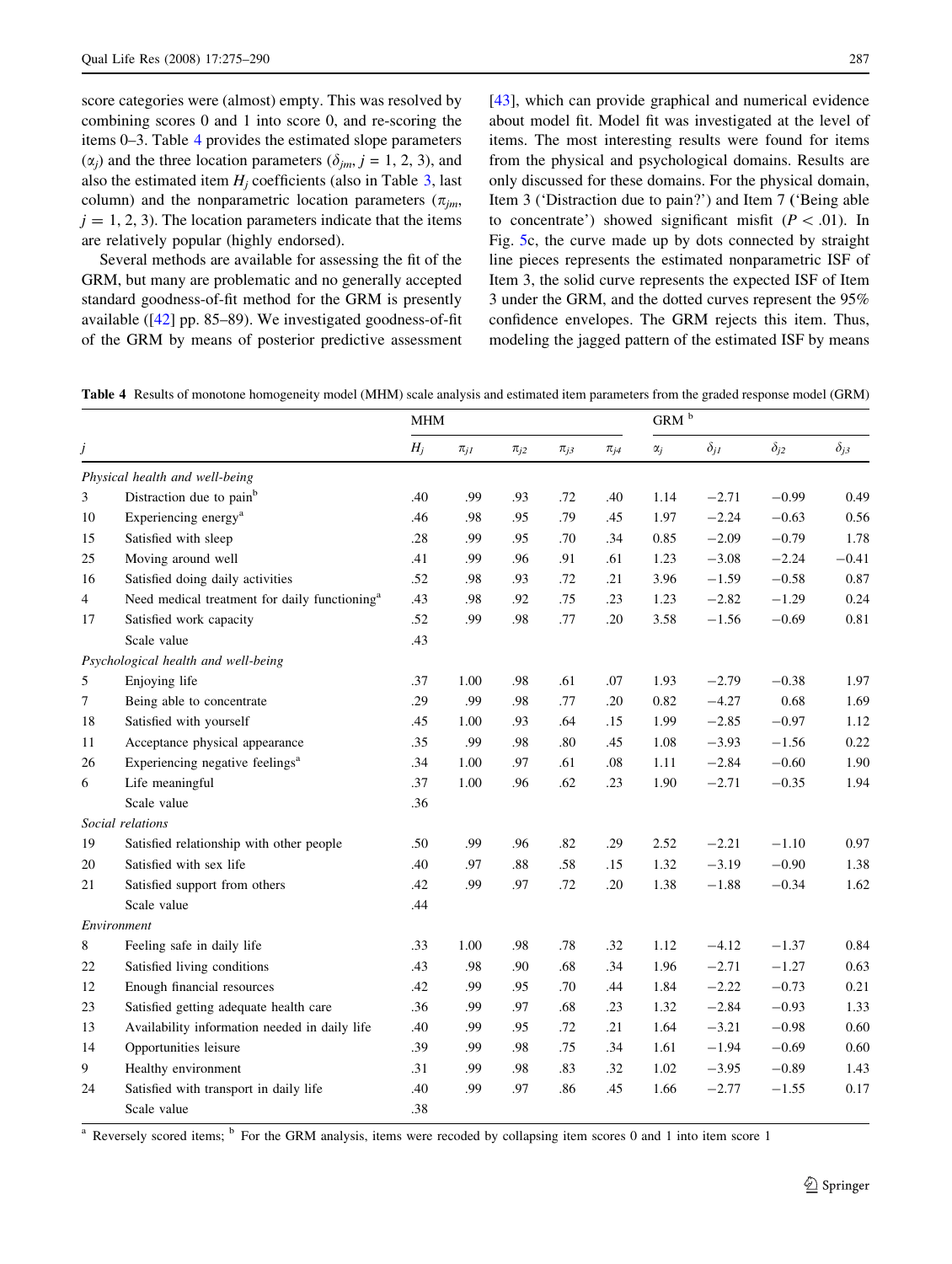of logistic ISRFs having the same slopes would do injustice to the data. However, it is noteworthy that Item 3 has good measurement properties (Table [4:](#page-12-0) e.g.,  $H_3 = .40$ ) under the more general MHM, and from this model's perspective it might be retained in the scale.

Item 7 ('Being able to concentrate?') was a popular item (Table [4;](#page-12-0)  $\pi_{i1} = .99$ ,  $\pi_{i2} = .98$ ; also, see Fig. [6](#page-11-0)a, upper two ISRFs). As a result, the GRM could not be estimated accurately; item parameters were estimated very inaccurately (standard errors  $> 0.25$ ). Figure [6](#page-11-0)c shows evidence of misfit at  $\theta > 2$ , for which the observed ISF fell outside the 95% confidence interval. This means that the GRM gives biased results for  $\theta > 2$ . The nonparametric estimates of the ISRFs were monotone. This provides evidence that the MHM adequately fitted Item 7. However,  $H_7 = .29$ , which is rather low. A reason to keep this item in the scale is that it may help measuring differences at the lower and middle ranges of the  $\theta$  scale, which are the most relevant ranges for measuring HRQoL.

### Summary of the scale properties

The WHOQOL-Bref is most often used in scientific research (e.g., epidemiological studies and clinical trails) and by health professionals (e.g., to assess treatment efficacy) [[19](#page-14-0)]. The nonparametric MHM analyses revealed that the scales have adequate properties for comparing groups on the underlying HRQoL aspects. Each of the four domains of the WHOQOL-Bref constitutes a unidimensional scale, each scale measuring a different aspect of HRQoL in addition to a weak common HRQoL attribute. This justifies reporting both separate domain scores and possibly an overall HRQoL score. The scalability results showed that the domain scales are weak to moderate, with scalability coefficients  $H$  ranging from .36 to .44. The test-score reliabilities of the four domain scores were .82, .76, .66, and .81, respectively. The rank correlations between sum score  $X_+$  and the estimated  $\theta$ from the GRM varied from .91 ('physical health') to .96 ('environment') (Pearson correlations ranged from .94 ('physical health') to .99 ('environment')). Thus,  $X_+$  and estimated  $\theta$  carry nearly the same rank order (and numerical) information. This interesting result further justifies the use of the nonparametric MHM for scale analysis, and the use of  $X_{+}$  for (at least) ordinal measurement of persons.

Because the item-score distributions were severely skewed to the left, the lower response categories 0 and 1 were ineffective for HRQoL measurement in the general population. The locations of the ISRFs for the higher response categories 2, 3, and 4 were well spread along the  $\theta$ scale. The ISRFs' discrimination power as reflected by the  $H_i$  values often was in the weak to medium range. Thus, the higher response categories are modestly informative across a wide range on the  $\theta$  scale.

The relatively short WHOQOL-Bref may also be considered for use as a tool for assessing HRQoL at the individual level in clinical and medical settings. For example, the WHOQOL-Bref may be used to evaluate whether a patient's HRQoL has improved after taking medication. An interesting feature of a fitting IRT model is that psychometric properties can be evaluated conditionally on the latent variable. For example, the measurement error of  $X_{+}$  can be evaluated at different values of the latent variable. TestGraf98 provides graphical information about the standard error of measurement based on the MHM model. For example, for the physical-health domain Testgraf98 estimated a standard error of measurement ranging from 2.8 for  $X_+ \le 20$  to 1.8 for  $X_+ \ge 28$ . Thus, to be significant at the 5% significance level differences between two observed  $X_{+}$  scores have to be larger than between two observed  $\lambda_+$  scores have to be larger than<br>2.8  $\times$  1.96  $\times$   $\sqrt{2}$   $\approx$  8 for  $X_+ \le 20$ , and larger than 1.8  $\times$ 2.6  $\times$  1.96  $\times$   $\sqrt{2} \approx$  5 for  $X_+ \ge 28$  (e.g., see [[44\]](#page-15-0), p. 209). This is a substantial standard error of measurement relative to the length of scale. This relatively large measurement error appears to be consistent with the observed  $H_i$  values, which indicate weak to moderate scalability. For the other three content domains, the standard error of measurement was also substantial. Thus, caution has to be exercised when drawing conclusions about differences and changes in individual levels of HRQoL based on observed  $X_+$  scores from the WHOQOL-Bref and any other HRQOL measure—see [\[45](#page-15-0)].

## Discussion

This study explained how the nonparametric monotone homogeneity model contributes to the construction of scales for the measurement of HRQoL. The MHM is more general than parametric IRT models [[24\]](#page-15-0), such as the much-used parametric graded response model [[26\]](#page-15-0) but also the partial credit model [\[13–15](#page-14-0)] and the generalized partial credit model [[11\]](#page-14-0). Hemker et al. [[46\]](#page-15-0) showed that all known parametric IRT models for polytomous items are special cases of the nonparametric MHM. This means that any item set satisfying the requirements of a parametric IRT model for polytomous items also satisfies the requirements of the nonparametric MHM. Given the greater generality and flexibility of the nonparametric MHM, which results in longer scales, and because  $X_+$  and estimated  $\theta$  carry the same rank order information (based on the approximate stochastic ordering property of  $\theta$  given  $X_{+}$ ), the nonparametric MHM is highly suited for person measurement.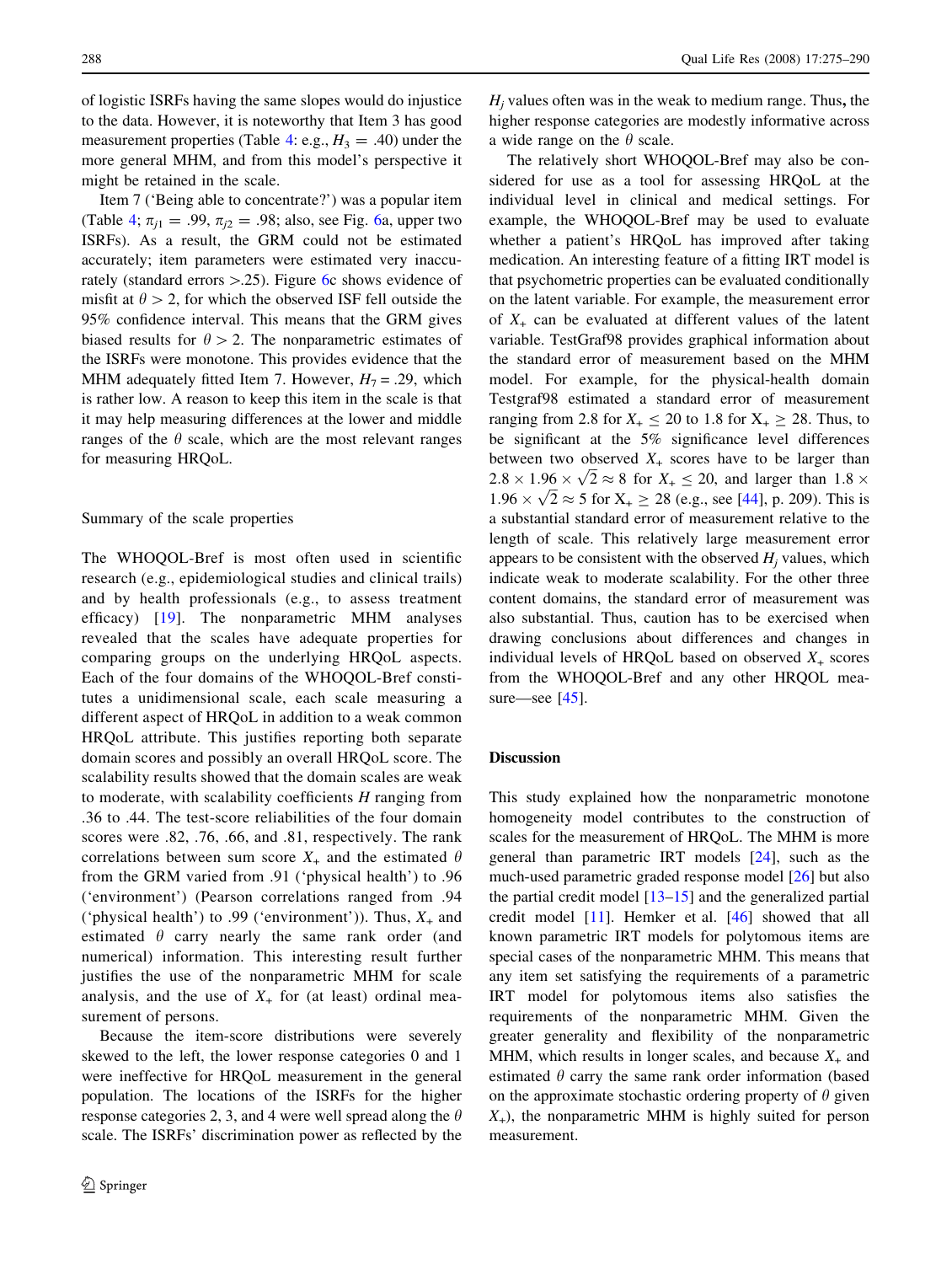<span id="page-14-0"></span>In an HRQoL context, often little is known about the psychometric properties of new questionnaires. A typical nonparametric MHM analysis explores the dimensionality of the data by capitalizing on model assumptions such as monotonicity (MSP), and studies the shapes of the ISRFs and the ISFs in order to learn more about the (mal-)functioning of individual items (MSP and TestGraf98). This results in scales on which groups can be compared and changes monitored without making unduly restrictive assumptions about the data.

The properties of any IRT model only hold for the application at hand when the model fits the data. In case of misfit, the structure of the model does not match the structure of the data. One cause of misfit is that the data are multidimensional while the model assumes unidimensionality. Another cause of misfit is that the real ISRFs may not be monotone or that they are monotone but fail to have the logistic shape assumed by many parametric models. Other causes of misfit, such as a multiple-group structure as in differential item functioning (e.g., [\[47](#page-15-0)]) or person misfit [\[48](#page-15-0)] were not considered here.

When the MHM fits the data, the researcher may decide to also investigate goodness of fit of the GRM or other parametric IRT models for polytomous items. The choice of a parametric model may be based on the flexibility of the model. For example, the partial credit model only has item location parameters but assumes the slopes of the response functions to be the same within and between items, whereas the generalized partial credit model also allows for varying slope parameters between items, just as the GRM. If one pursues a parametric IRT analysis, misfit may be a good reason to resort to a nonparametric IRT model and still have an ordinal patient scale. If CAT is pursued, one of the parametric models is a better option provided the model fits the data well. In an HRQoL context, CAT indeed could prove to be successful because patients have a definitive interest in providing truthful answers (in the educational context, in which CAT originated, CAT requires that items be kept secret. This requires item banks often containing hundreds of calibrated items). As a result, in HRQoL measurement CAT presently meets with a growing interest  $(e.g., [49-54]).$ 

Open Access This article is distributed under the terms of the Creative Commons Attribution Noncommercial License which permits any noncommercial use, distribution, and reproduction in any medium, provided the original author(s) and source are credited.

#### References

- 1. Hambleton, R. K., & Swaminathan, H. (1985). Item response theory. Principles and applications. Boston: Kluwer Nijhoff.
- 2. Mokken, R. J. (1971). A theory and procedure of scale analysis. Berlin: De Gruyter.
- 3. Mokken, R. J. (1997). Nonparametric models for dichotomous responses. In W. J. v. d. Linden & R. K. Hambleton (Eds.), Handbook of modern item response theory (pp. 351–367). New York: Springer.
- 4. Sijtsma, K., & Molenaar, I. W. (2002). Introduction to nonparametric item response theory. Thousand Oaks, CA: Sage.
- 5. Petersen, M. A. (2004). Book review: Introduction to nonparametric iterm response theory. Quality of Life Research, 14, 1201– 1202.
- 6. Ringdal, K., Ringdal, G. I., Kaasa, S., Bjordal, K., Wisløff, F., Sundstrøm, S., & Hermstad, M.J. (1999). Assessing the consistency of psychometric properties of the HRQOL scales within the EORTC QLC-C30 across populations by means of the Mokken scaling model. Quality of Life Research, 8, 25–41.
- 7. Moorer, P., Suurmeijer, Th. P. B. M., Foets, M., & Molenaar, I. W. (2001). Psychometric properties of the RAND-36 among three chronic diseases (multiple sclerosis, rheumatic diseases and COPD) in the Netherlands. Quality of Life Research, 10, 637–645.
- 8. Van der Heijden, P. G. M., Van Buuren, S., Fekkes, M., Radder, J., & Verrips, E. (2003). Unidimensionality and reliability under Mokken scaling of the dutch language version of the SF-36. Quality of Life Research, 12, 189–198.
- 9. Roorda, L. D., Roebroeck, M. E., Van Tilburg, T., Molenaar, I. W., Lankhorst, G. J., Bouter, L.M., & the Measuring Mobility Studying Group (2005). Measuring activity limitations in walking: Development of a hierarchical scale for patients with lowerextremity disorders who live at home. Archives of Physical Medicine and Rehabilitation, 86, 2277–2283.
- 10. Rasch, G. (1960). Probabilistic models for some intelligence and attainment tests. Copenhagen: Nielsen & Lydische.
- 11. Muraki, E. (1997). A generalized partial credit model. In W. J. v. d. Linden & R. K. Hambleton (Eds.), Handbook of modern item response theory (pp. 153–164). New York: Springer.
- 12. Andrich, D. (1978). A rating formulation for ordered response categories. Psychometrika, 43, 561–573.
- 13. Barley, E. A., & Jones, P. W. (2006). Repeatability of a Rasch model of the AQ20 over five assessments. Quality of Life Research, 15, 801–809.
- 14. Fitzpatrick, R., Norquist, J. M., Jenkinson, C., Reeves, B. C., Morris, R. W., Murray, D. W., & Gregg, P. J. (2004). A comparison of Rasch with likert scoring to discriminate between patients' evaluations of total hip replacement surgery. Quality of Life Research, 13, 331–338.
- 15. Kosinski, M., Bjorner, J. B., Ware, J. E. Jr, Batenhorst, A., & Cady, R. K. (2003). The responsiveness of headache impact scales scored using 'classical' and 'modern' psychometric methods: A re-analysis of three clinical trials. Quality of Life Research, 12, 903–912.
- 16. Junker, B. W., & Sijtsma, K. (2001). Nonparametric item response theory in action: An overview of the special issue. Applied Psychological Measurement, 25, 211–220.
- 17. Stout, W. F. (2002). Psychometrics: From practice to theory and back. Psychometrika, 67, 485–518.
- 18. Sijtsma, K., & Meijer, R. R. (2007). Nonparametric item response theory and related topics. In C. R. Rao & S. Sinharay (Eds.), Handbook of statistics, vol. 26: Psychometrics (pp. 719–746). Amsterdam: Elsevier.
- 19. The WHOQoL Group (1998). Development of the World Health Organisation WHOQOL-Bref QoL assessment. Psychological Medicine, 28, 551–559.
- 20. Lord, F. M., & Novick, M. R. (1968). Statistical theories of mental test scores. Reading, MA: Addison-Wesley.
- 21. Reckase, M. D. (1997). A linear logistic multidimensional model for dichotomous item response data. In W. J. v. d. Linden & R. K. Hambleton (Eds.), Handbook of modern item response theory (pp. 271–286). New York: Springer.